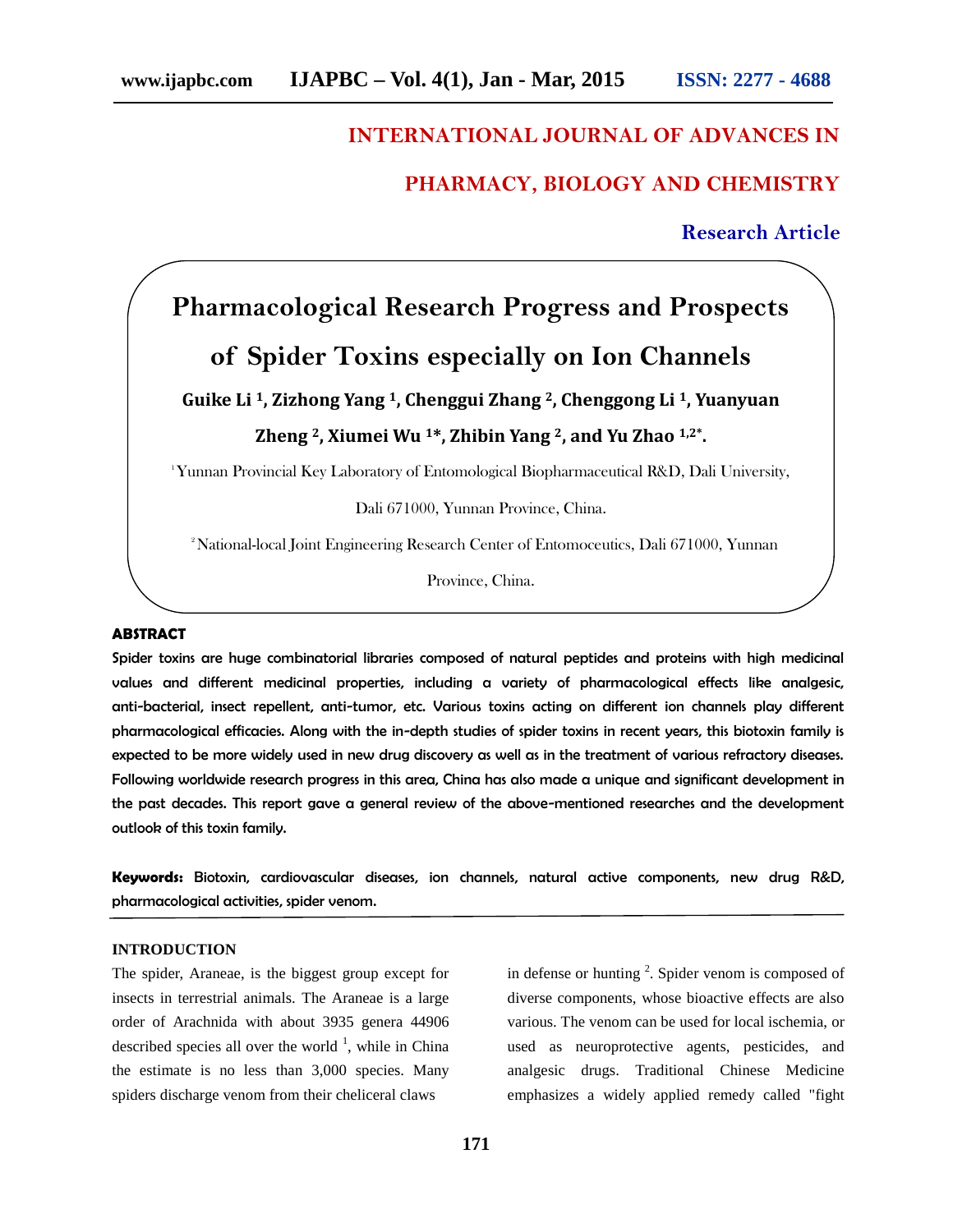poison with poison". Based on this conception and historically practical experiences, the medicinal spiders were recorded as "to cure all furuncle swollen, suppurative osteomyelitis corrosive sores, polypus and sarcoma" in Chen Zangqi's "Chinese Materia Medica" published at Tang dynasty. As a natural toxin, spider toxins hold rich prospects of medical application <sup>3</sup>.

# **TYPE AND COMPOSITION OF SPIDER TOXINS AND THEIR PHARMACOLOGICAL EFFECTS**

#### **Type and Composition of Spider Toxins**

In accordance with the role and functions, the spider toxins could be divided into three categories such as nerve poisons, poison necrosis, and mixed poison, while the most important of which is neurotoxins <sup>4,5</sup>. Neurotoxins can be further differentiated into polypeptides and polyamines, and in accordance with the difference in molecular size, the peptidic toxins could be subsequently divided into high molecular weight proteins and low molecular weight peptide toxins. The high molecular weight toxin protein could be represented by such as the -latrotoxin ( -LTX) isolated from the venom of *Latrodectus tredecimguttatus*, -latroerustatoxin ( -LCT) and five kinds latroinsectotoxins  $(LIT)$  (-)<sup>4,5</sup>, whose molecular weight is 131 KDa, 120 KDa, 120KDa, 140 KDa, 120 KDa, 110 KDa and 110 KDa, respectively <sup>6</sup> . Polyamines neurotoxins could be represented by Americas funnel web spider (*Agelenpsis aperta* Gertsch) venom toxin, -agatoxins family. There typical necrosis poisonous toxin such as brown recluse spider especially *Loxosceles* spp. can produce severe local skin necrosis <sup>7</sup> . The mixed spider toxins, could be exampled by tarantula spider toxins and Clubiona spider toxins, which exhibit neurotoxic poisons and necrotic features.

According to difference of chemical composition, spider toxins contain a variety of constituents mainly composed of peptides and proteins, including polypeptide neurotoxin, cytotoxins, bradykinin analogs, antimicrobial peptides, enzymes (sphingomyelinase, hyaluronidase, phospholipase, isomerase) and agglutination active peptides. It also contains low molecular weight substances such as polyamines, nucleotides, amino acids, monoamines, and inorganic salts <sup>8</sup>. Spider venom contains so many ingredients making it possess a huge role in the pharmacological efficacies, thus providing a broad prospect to take advantage of these biotoxins for the development of new drugs.

Currently, nearly 500 spider toxins have been structurally identified, less than 1% of the speculated all spider toxins. Scrutiny on the identified toxin components, it could be generally divided into three categories according to molecular weight difference <sup>9</sup>. The first class indicated small molecules less than 1000 Daltons. This category includes inorganic ions/salts  $(Ca^{2+}$ , Na<sup>+</sup>, K<sup>+</sup>, Mg<sup>2+</sup>, Cl<sup>-</sup>, etc.), organic acids (e.g., citric acid, lactic acid, dihydro-phenylacetic acid), glucose, amino acids, amines (e.g., histamine, spermine, spermidine, putrescine, etc.), and neurotransmitters (glutamate, aspartic acid, epinephrine, dopamine, GABAN-methyl-3,4-dihydrocarbylphenylethylamine ), etc.. Vassiklevski implied that, such small molecules play a role not only as neurotransmitters and neuromodulators in an insect, but also as an antifeedant since they cause pain. Furthermore, these small molecules in spider toxins can also increase vascular permeability  $10$ . Category 2 means protein components possessing a molecular weight of 10 KDa or more, mainly indicates the aforementioned polymer toxins and proteases. The third category indicated the peptidic toxins with their molecular weights between 1000 Dalton and 10 KDa, these substances is most abundant in the spider toxin components, and occupies an important position on the spider toxins' bio-actions. Neurotoxins is an important part of these substances. As of 2009,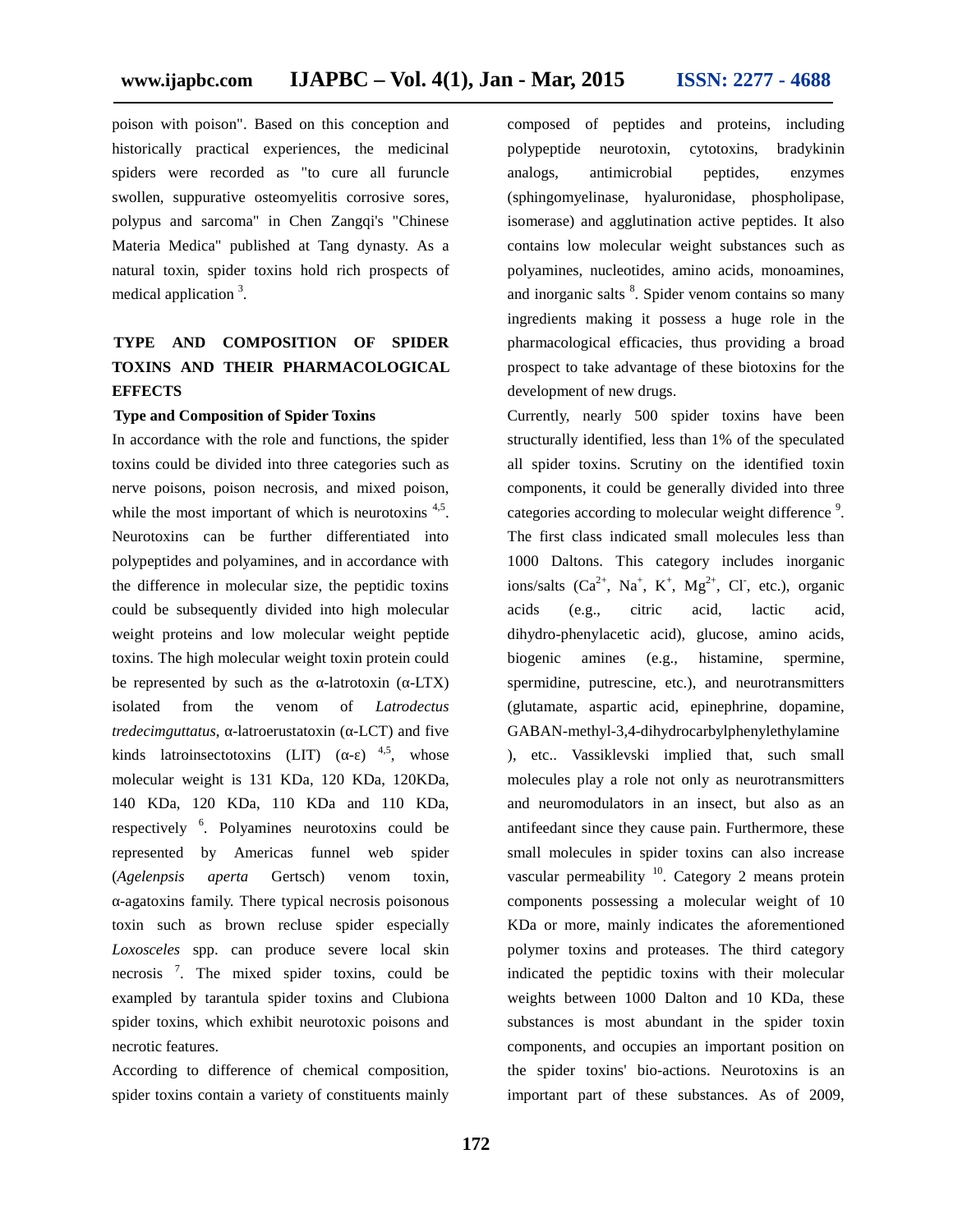statistics results shows that among all of the peptidic toxins have been identified, 174 contains three disulfide bonds, 128 containing four disulfide bonds, 53 containing five pairs of disulfide bonds, containing 24 owns six pairs of disulfide bonds, 5 comprising seven pairs of disulfide bonds or more. In addition, only 16 peptidic toxins possess odd number of cysteine residues, which represent a small proportion of the total category.

Among various types of small molecules in the spider venom, the most thoroughly studied part is polyamines, especially the arylpolyamines. This article lists some typical spider polyamines for reference (Fig. **1**). Table **1** lists some spider toxins reported to possess medicinal activities  $11-61$ . .

| Spider species<br>Toxin's name  |                                            | Amino acid sequence                                                                                                                                                                                                                                                                                           | Pharmaco-<br>logical activity                                                                                  | Molecular weight<br>(Da) |
|---------------------------------|--------------------------------------------|---------------------------------------------------------------------------------------------------------------------------------------------------------------------------------------------------------------------------------------------------------------------------------------------------------------|----------------------------------------------------------------------------------------------------------------|--------------------------|
| Latrodectus<br>tredecimguttatus | -Latrotoxin<br>$(LTX)^5$                   | EGEDLTLEEKAEICSELELQQKYVDIASNII<br><b>GDLSSLPIVGKIAGTIAAAAMTATHVASGR</b><br>LDIEQTLLGCSDLPFDQIKEVLENRFNEIDR<br>KLDSHSAALEEITKLVEKSISVVEKTRKQM<br>NKRFDEVMKSIODAKVSPIISKINNFARYFD<br>TEKERIRGLKLNDYILKLEEPNGILLHFKES<br>RTPTDDSLQAPLFSIIEEGYAVPKSIDDELAF<br>KVLYALLYGTQTYVSVMFFLLEQYSFLAN<br><b>HYYEKG</b>     | $Ca^{2+}$ ion channel                                                                                          | 131.5K                   |
|                                 | Latroinsectoto<br>xin<br>$($ -LIT $)^5$    | EMSRADQCKLLAYTAVGYETVGNVAADIA<br>SIEGANLVAAPVAAGGHLGKGLTDAAMIA<br>MDCSSIPFEEIKEILNKEFKEMGRKLDKNT<br>EALEHVSKLVSKTLSTVEKIRVEMREGFKL<br>VIETIENIATKEIVFDINKIVQYFNNERENIN<br>SRQKEEFVAKLQEPAPGNFLLYLRNSRTSE<br>SGTLYSLLFRIIDQELAIPNNAGDNNAIQAL<br>YALFYGTETFISIMFYLVKQYSYLAEYHYQ<br>KG                           | Effective against<br>insects                                                                                   | 120K                     |
|                                 | -Latroin-secto<br>toxin $(-LIT)^5$         | DEEDGEMTLEERQAQCKAIEYSNSVFGMI<br><b>ADVANDIGSIPVIGEVVGIVTAPIAIVSHITS</b><br>AGLDIASTALDCDDIPFDEIKEILEERFNEID<br>RKLDKNTAALEEVSKLVSKTFVTVEKTRN<br>EMNENFKLVLETIESKEIKSIVFKINDFKKF<br>FEKERQRIKGLPKDRYVAKLLEQKGILGSL<br>KEVREPSGNSLSSALNELLDKNNNYAIPKV<br>VDDNKAFQALYALFYGTQTYAAVMEFLLE<br><b>OHSYLADYYYOKG</b> | Effective against<br>insects                                                                                   | 110K                     |
| Agelenpsis aperta               | -Aga-IA $11-13$                            | AKALPPGSVCDGNESDCKCYGKWHKCRC<br>PWKWHFTGEGPCTCEKGMKHTCITKLHCP<br><b>NKAEWGLDW</b>                                                                                                                                                                                                                             | Acting on<br>voltage -gated<br>calcium channels<br>(L-type in DRG)                                             | 7.5K                     |
|                                 | -Aga-IIA $^{12-14}$                        | GCIEIGGDCDGYQEKSYCQCCRNNGFCS                                                                                                                                                                                                                                                                                  | Acting on<br>voltage -gated<br>calcium channels<br>(N-type in chick)<br>synaptosomes)                          | 10K                      |
|                                 | -Aga-IIIA $_{\scriptscriptstyle 11,12,14}$ | SCIDIGGDCDGEKDDCQCCRRNGYCSCYS<br>LFGYLKSGCKCVVGTSAEFQGICRRKARQ<br><b>CYNSDPDKCESHNKPKRR</b>                                                                                                                                                                                                                   | Acting on<br>voltage -gated<br>calcium channels<br>$(L-, P/Q-, R-,$<br>N-type in rat<br>brain<br>synaptosomes) | 8.5K                     |

**Table 1.**

#### **Comparison of some important spider toxins possessing medicinal activities.**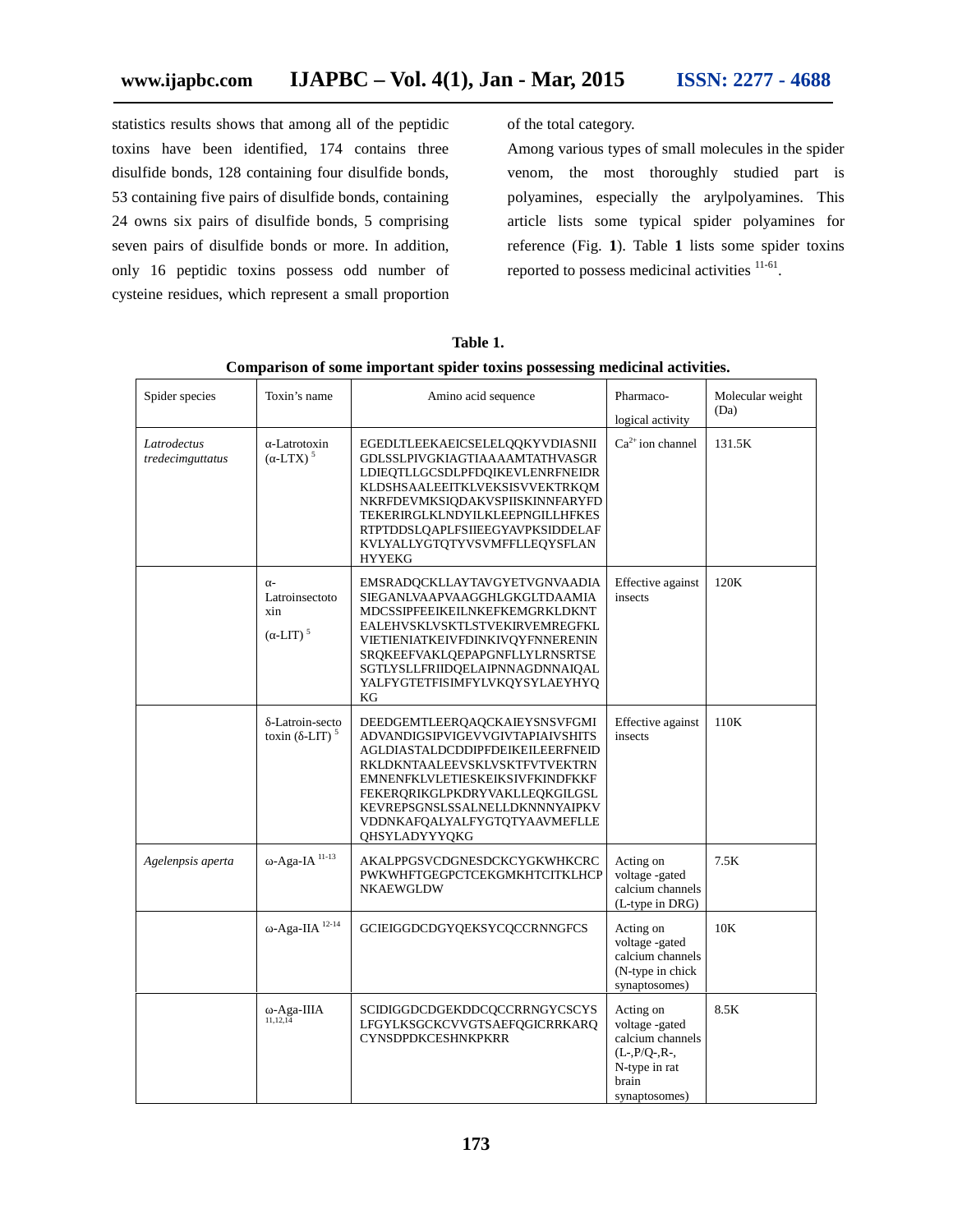|                                       | -Aga-IVA<br>12, 14, 15                                                    | KKKCIAKDYGRCKWGGTPCCRGRGCICSI<br>MGTNCECKPRLIMEGLGLA        | Acting on<br>voltage -gated<br>calcium channels<br>$(P/Q$ -type and<br>P-type currents<br>in cerebellar<br>Purkinje<br>neurons) | 5220.39 |
|---------------------------------------|---------------------------------------------------------------------------|-------------------------------------------------------------|---------------------------------------------------------------------------------------------------------------------------------|---------|
|                                       | -Aga-IVB <sup>15</sup>                                                    | <b>EDNCIAEDYGKCTWGGTKCCRGRPCRCS</b><br>MIGYNCECTPRLIMEGLSFA | P-type VCCC<br>blocker                                                                                                          | 5287.13 |
|                                       | $\mu$ -Aga-I $^{16}$                                                      | <b>ECVPENCHCRDWYDECCEGFYCSCRQPPK</b><br><b>CICRNNN-NH2</b>  | Induces<br>repetitive firing                                                                                                    | 4264    |
|                                       | $\mu$ -Aga-II <sup>16</sup>                                               | ECATKNKRCADWAGPWCCDGLYCSCRSY<br><b>PGCMCRPSS</b>            | of action<br>potennials in<br>ventrolateral<br>muscles of<br>Musca domestica                                                    | 4137    |
|                                       | $\mu$ -Aga-III <sup>16</sup>                                              | ADCVGDGQRCADWAGPYCCSGYYCSCRS<br>MPYCRCRSDS-NH2              |                                                                                                                                 | 4188    |
|                                       | $\mu$ -Aga-IV <sup>16</sup>                                               | ACVGENQQCADWAGPHCCDGYYCTCRYF<br>PKCICRNNN-NH2               |                                                                                                                                 | 4199    |
|                                       | $\mu$ -Aga-V <sup>16</sup>                                                | ACVGENKQCADWAGPHCCDGYYCTCRYF<br>PKCICRNNN-NH2               |                                                                                                                                 | 4199    |
|                                       | $\upmu\text{-}\mathrm{Aga\text{-}VI}$ $^{16}$                             | DCVGESQQCADWAGPHCCDGYYCTCRYF<br><b>PKCICVNNN</b>            |                                                                                                                                 | 4159    |
| Hadronyche versuta                    | -ACTX-Hv2a<br>$17 - 19$                                                   | LLACLFGNGRCSSNRDCCELTPVCKRGSC<br>VSSGPGLVGGILGGIL           | VSCC in<br>neurons of<br>honeybee (Insect<br>voltage-gate<br>calcium)                                                           | 4478    |
|                                       | -ACTX-Hv1a<br>18                                                          | SPTCIPSGQPCPYNENCCSQSCTFKENENG<br><b>NTVKRCD</b>            | Acting on<br>voltage -gated<br>calcium channels<br>(VSCC in<br>abdominal<br>ganglia neurons<br>of cockroach)                    | 4050    |
|                                       | -Atracotoxin-<br>Hv1<br>$( -ACTX-Hv1,$<br>Versutoxin) $^{20}$<br>(Fig. 3) | CAKKRNWCGKTEDCCCPMKCVYAWYNE<br>QGSCQSTISALWKKC              | <b>Blocks</b><br>inactivation of<br>$Na+ currents in$<br>DRG (Rat dorsal<br>root ganglion)                                      | 4847.2  |
|                                       | Janus-faced<br>atracotoxin-Hv<br>$1c$ (J-ACTX)<br>21,22                   | AICTGADRPCAACCPCCPGTSCKAESNGV<br>SYCRKDEP                   | Mediated<br>blockage of<br>$K^*/Ca^{2+}$ channels<br>(Inserticidal)<br>toxin)                                                   | 3772.31 |
| Atrax robustus                        | -Atracotoxin-<br>Arl<br>(-ACTX-Arl,<br>Robustoxin)<br>11,20               | CAKKRNWCGKNEDCCCPMKCIYAWYNQ<br>QGSCQTTITGLFKKC              | <b>Blocks</b><br>inactivation of<br>Na <sup>+</sup> currents in<br><b>DRG</b>                                                   | 4854    |
| Thrixopelma pruriens                  | Protoxin-I<br>(ProTx-I) $^{23}$                                           | ECRYWLGGCSAGQTCCKHLVCSRRHGWC<br>VWDGTFS                     | Nav1.2,1.5,1.7,1.<br>8                                                                                                          | 3987.55 |
|                                       | Protoxin-II<br>(ProTx-II) $^{23}$                                         | YCQKWMWTCDSERKCCEGMVCRLWCKK<br><b>KLW</b>                   | Nav1.2,1.5,1.7,1.<br>8                                                                                                          | 3826.64 |
| <i><b>Ornithoctonus</b></i><br>huwena | $\rm HWTX\text{-}I$ $^{15,24}$                                            | ACKGVFDACTPGKNECCPNRVCSDKHKW<br><b>CKWKL</b>                | N-type calcium<br>channel blocker                                                                                               | 3764.48 |
|                                       | HWTX-II $15,25$                                                           | LFECSFSCEI/QEKEGDKPCKKKKCKGKWK<br><b>CKFNMCVKV</b>          | Insecticidal toxin                                                                                                              | 8484.00 |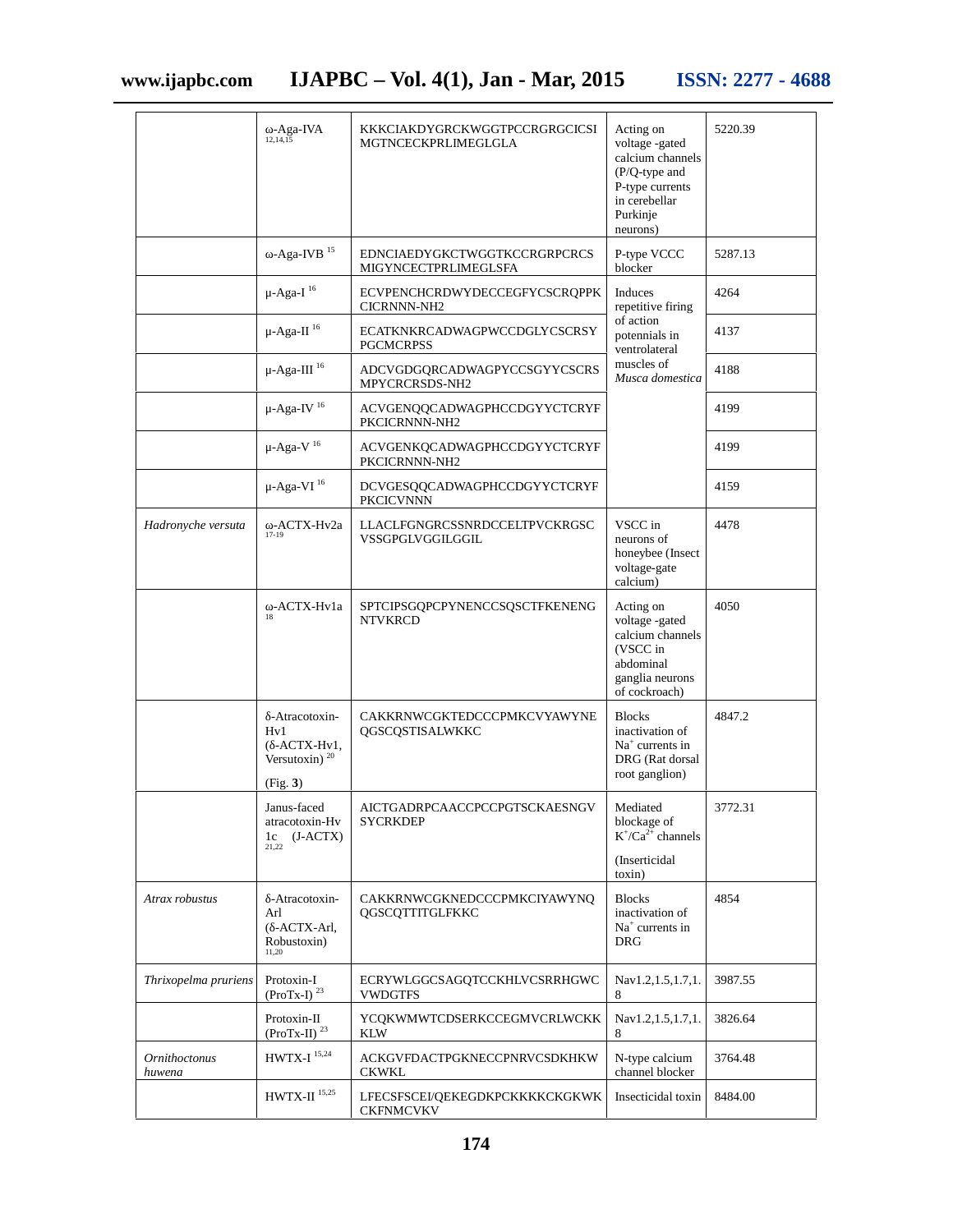|                          | Huwentoxin-I<br>V (HWTX-IV)<br>26               | ECLEIFKACNPSNDQCCKSSKLVCSRKTRW<br><b>CKYOI</b>                                              | Inhibit the<br>neuronal<br>tetredotoxinsensi<br>tive (TTX-S)<br>voltage-gated N <sup>+</sup><br>channel | 4113.83 |
|--------------------------|-------------------------------------------------|---------------------------------------------------------------------------------------------|---------------------------------------------------------------------------------------------------------|---------|
|                          | HWTX-V $^{27}$                                  | H2-ECRWYLGGCSQDGDCCKHLQCHSNYE<br><b>WCVW</b>                                                | Insecticidal toxin                                                                                      | 4111.4  |
|                          |                                                 | DGT-COOH                                                                                    |                                                                                                         |         |
|                          | $HWTX-X$ <sup>13</sup>                          | KCLPPGKPCYGATQKIPCCGVCSHNKCT                                                                | Inhibition of rat<br>dorsal root<br>ganglion high<br>threshold N-type<br>calcium currents               | 2937.62 |
|                          | SHLP-I<br>$(SHL-I)$ <sup>28,29</sup>            | GCLGDKCDYNNGCCSGYVCSRTWKWCV<br><b>LAGPW</b>                                                 | Erythrocyte                                                                                             | 3540.05 |
|                          | HWTX-XVI <sup>30</sup>                          | CIGGGVPCAGAAPACCSGLVCLLPTLHGIT<br>TLSTTCTLL                                                 | N-type calcium<br>channels                                                                              | 4437.4  |
|                          | HWTX-XI <sup>31</sup>                           | <b>IDTCRLPSDRGRCKASFERWYFNGRTCAKF</b><br>IYGGCGGNGNKFPTQEACMKRCAKA                          | Trypsin<br>inhibitor, Kv1.1<br>channel blockers                                                         | 6166.2  |
|                          | (double-knot<br>toxin, DkTx) <sup>32</sup>      | GDCAKEGEVCSWGKKCCDLDNFYCPMEF<br><b>IPHCKKYKPYVPVTTNCAKEGEVCGWGS</b><br>KCCHGLDCPLAFIPYCEKYR | Capsaicin<br>receptor (TRPV1<br>ion channel)                                                            |         |
| Grammostola<br>spatulata | Hanatoxin<br>$\mathbf{1}$<br>$(HaTx1)^{33}$     | ECRYLFGGCKTTSDCCKHLGCKFRDKYCA<br><b>WDFTFS</b>                                              | Kv2.1                                                                                                   | 4114.73 |
|                          | Hanatoxin2<br>$(HaTx2)^{15,34}$                 | ECRYLFGGCKTTADCCKHLGCKFRDKYCA<br><b>WDFTFS</b>                                              | $K^+$ channel                                                                                           | 4102    |
| Grammostola rosea        | Grammostola<br>mechanotoxin2<br>$(GsMTx2)^{35}$ | YCQKWMWTCDEERKCCEGLVCRLWCKR1<br><b>INM</b>                                                  | Stretch-activated<br>channels (MSC,                                                                     | 3934.77 |
|                          |                                                 |                                                                                             | SAC) in Adult<br>rat astrocytes                                                                         |         |
|                          | Grammostola<br>mechanotoxin4<br>$(GsMTx4)^{35}$ | <b>GCLEFWWKCNPNDDKCCRPKLKCSKLFK</b><br><b>LCNFSF</b>                                        | Stretch-activated<br>channels (MSC,                                                                     | 4095.90 |
|                          |                                                 |                                                                                             | SAC)                                                                                                    |         |
| Chilobrachys<br>jingzhao | JZTX-I $^{23,36}$                               | ACGQFWWKCGEGKPPCCANFACKIGLYLC<br><b>IWSP</b>                                                | Kv2.1, Kv4.1,<br>Kv4.2                                                                                  | 3675.4  |
|                          | $\rm JZTX\text{-}II$ $^{15}$                    | <b>GCGTMWSPCSTEKPCCDNFSCQPAIKWCI</b><br>WSP                                                 | E-type calcium<br>channel blockers                                                                      | 3726.35 |
|                          | $\rm JZTX\text{-}III$ $^{15,36}$                | DGECGGFWWKCGRGKPPCCKGYACSKT<br>WGWCAVEAP                                                    | Kv2.1, Nav1.5                                                                                           | 3918.46 |
|                          | JZTX-IV <sup>37</sup>                           | ECTKFLGGCSEDSECCPHLGCKDVLYYCA<br><b>WDGTF</b>                                               | Inhibits current<br>and slows the<br>inactivation of<br>sodium channel                                  | 3774.88 |
|                          | JZTX-V $36$                                     | YCQKWMWTCDSKRACCEGLRCKLWCRKI<br>L                                                           | Kv2.1, Kv4.1,<br>Kv4.2                                                                                  | 3605.73 |
|                          | JZTX-VIII 38,39                                 | NH <sub>2</sub> -LFECSFSCDIKKNGKPCKGSGEKKCSG<br>GWRCKMNFCVKV-COOH                           | Block Ca <sup>+</sup><br>channel in DRG<br>cells                                                        | 4329.37 |
|                          | JZTX-XI <sup>40,41</sup>                        | ECRKMFGGCSVDSDCCAHLGCKPTLKYC<br>AWDGTF                                                      | Kv2.1, Kv4.1,<br>Kv4.2                                                                                  | 3726.38 |
|                          | $\rm JZTX\text{-}XII$ $^{41,42}$                | YCQKWMWTCDSERKCCEGYVCELWCKY<br>NL                                                           | Kv4.1                                                                                                   | 3665.4  |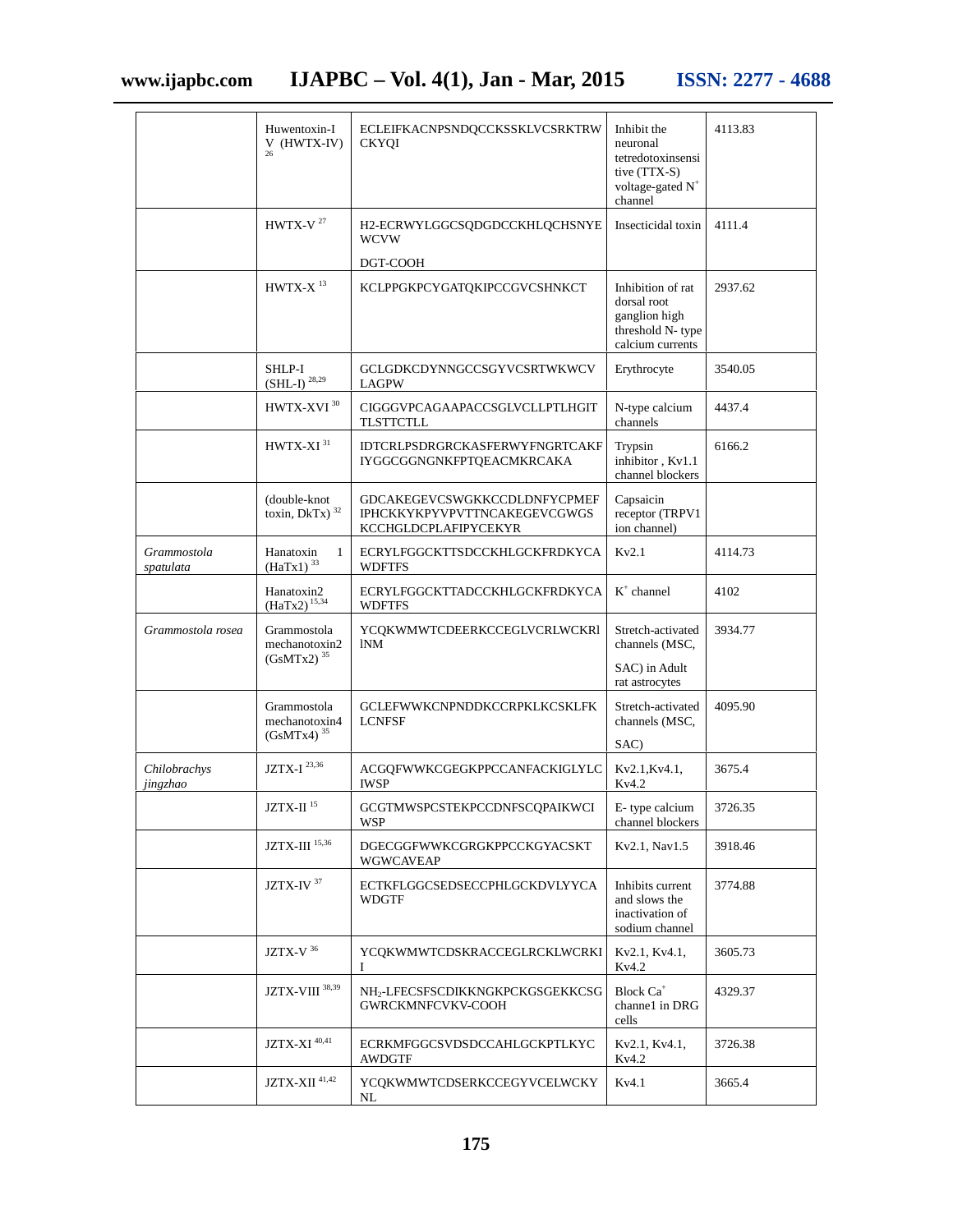# **www.ijapbc.com IJAPBC – Vol. 4(1), Jan - Mar, 2015 ISSN: 2277 - 4688**

|                                     | $\rm JZTX\text{-}XIII$ $^{36,41}$                      | ECRWLFGGCEKDSDCCEHLGCRRAKPSW<br><b>CGWDFTV</b>                                    | Kv2.1, Kv4.1,<br>Kv4.2                                                                                                  | 4122.5             |
|-------------------------------------|--------------------------------------------------------|-----------------------------------------------------------------------------------|-------------------------------------------------------------------------------------------------------------------------|--------------------|
| Acanthoscurria<br>gomesiana         | Gomesin $43$                                           | ZCRRLCYKQRCVTYCRGR-NH2                                                            | Affect bacteria,<br>fungi, yeasts and<br>eukaryotic<br>parasites                                                        | 2270.4             |
| Lycosa singariensis                 | Lycocitin 1 <sup>44</sup><br>Lycocitin 2 <sup>44</sup> | GKLQAFLAKMKEIAAQTL-NH2<br>GRLQAFLAKMKEIAAQTL-NH2                                  | Inhibit growth of<br>Gram-positive<br>and<br>Gram-negative<br>(bacteria and<br>fungi at<br>micromolar<br>concentrations | 2034.20<br>2340.28 |
|                                     | LSTX-A1 $45$                                           | KECIPKHHECTSNKHGCCRGNFFKYKCQC<br>TTVVTQDGEQTERCFCGTPPHHKAAELVV<br><b>GFGKKIFG</b> | Erythrocytes<br>Anti-tumor                                                                                              | 7335.33            |
| Psalmopoeus<br>cambridgei           | Psalmopeotoxi<br>$n I (PeFK1)^{17}$                    | ACGILHDNCVYVPAQNPCCRGLQCRYGKC<br>LVQV                                             | Erythrocytes<br>Anti malaria                                                                                            | 3615.60            |
|                                     | Psalmopeotoxi<br>n II ( $\vec{P}$ FK2) <sup>17</sup>   | RCLPAGKTCVRGPMRVPCCGSCSQNKCT                                                      | Erythrocytes<br>Anti malaria                                                                                            | 2948.30            |
| Lycosa chilea                       | Psalmotoxin1<br>$(PcTx1)^{46}$<br>(Fig. 3)             | EDCIPKWKGCVNRHGDCCEGLECWKRRR<br><b>SFEVCVPKTPKT</b>                               | Acid-sensitive<br>ion channel<br>(ASIC1a)                                                                               | 4689.45            |
| Diguetia canities                   | DTX9.2 <sup>47,48</sup>                                | AKDGDVEGPAGCKKYDVECDSGECCQKQ<br>YLWYKWRPLDCRCLKSGFFSSKCVCRDV                      | The<br>voltage-depende<br>nt sodium<br>channels of<br>insect nerve<br>membrane.                                         | 6371               |
| Selenocosmia<br>hainana<br>(Fig. 2) | Hainantoxin-I<br>$(HNTX-I)$ <sup>49</sup>              | ECKGFGKSCVPGKNECCSGYACNSRDKW<br>CKVLL                                             | Kv2.1, Kv4.2                                                                                                            | 3607.22            |
|                                     | Hainantoxin-II<br>$I$ (HNTX-III)<br>23,50              | GCKGFGDSCTPGKNECCPNYACSSKHKW<br><b>CKVYL</b>                                      | Kv4.2, Kv4.3                                                                                                            | 3607               |
|                                     | Hainantoxin-I<br>${\cal V}$ (HNTX-IV)<br>51            | <b>ECLGFGKGCNPSNDQCCKSSNLVCSRKHR</b><br><b>WCKYEIX</b>                            | Nav TTX-S                                                                                                               | 3987.59            |
|                                     | Hainantoxin-V<br>$(HNTX-V)^{51}$                       | ECLGFGKGCNPSNDQCCKSANLVCSRKHR<br>WCKYEI                                           | Nav TTX-S                                                                                                               | 3972.57            |
| Phoneutria<br>nigriventer           | PhTx1 15,52,53                                         | AELTSCFPVGHECDGDASNCNCCGDDVYC<br>GCGWGRWNCKCKVADQSYAYGICKDKVN<br>С                | Na <sup>+</sup> channel<br>blocker                                                                                      | 8600               |
|                                     | PhTx2-1 13,15,54                                       | ATCAGQDKPCKETCDCCGERGECVCALSY<br>EGKYRCICRQGNFLIAWHKLASCKK                        | $Na+ channel$<br>blocker                                                                                                | 5838.8             |
|                                     | PhTx2-5 <sup>13,54</sup>                               | ATCAGODOTCKVTCDCCGERGECVCGGP<br>CICRQGNFLIAAYKLASCKCK                             | Na <sup>+</sup> blocker                                                                                                 | 5116.6             |
|                                     | $PhTx2-6$ $13,54$                                      | ATCAGQDQPCKETCDCCGERGECVCGGP<br>CICRQGYFWIAWYKLANCKK                              | $Na+ channel$<br>blocker                                                                                                | 5291.3             |
|                                     | PhTx2-9 <sup>13,54</sup>                               | SFCIPFKPCKSDENCCKKFKCKTTGIVKLC<br>RW                                              | Na <sup>+</sup> channel<br>blocker                                                                                      | 3742.1             |
|                                     | PhTx3-1 55,56                                          | AECAAVYERCGKGYKRCCEERPCKCNIV<br>MDNCTCKKFISE                                      | $K^+$ channel                                                                                                           | 4582.93            |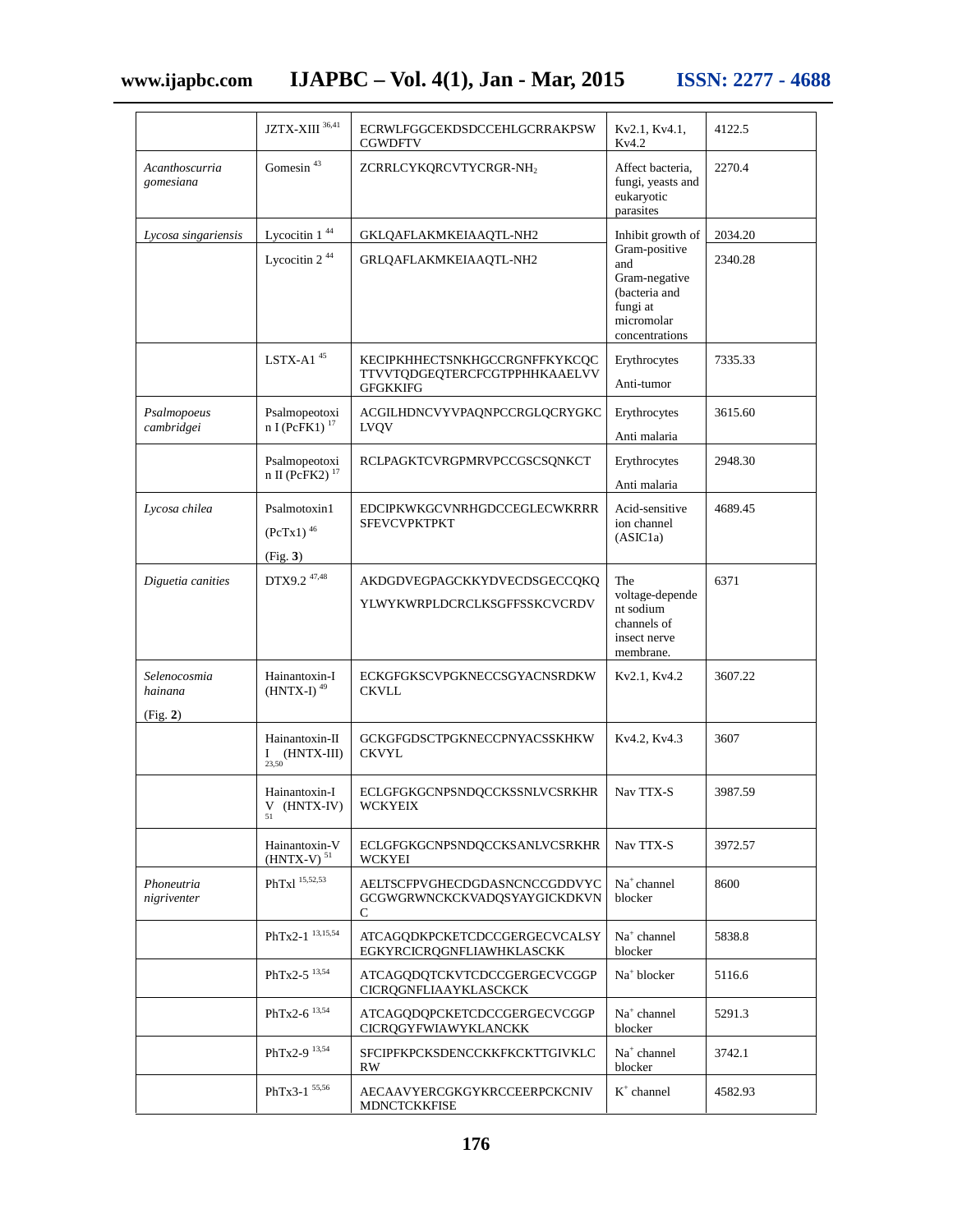|                         | PhTx3-2 55-57                     | ACAGLYKKCGKGASPCCEDRPCKCDLAM<br><b>GNCICK</b>                                             | $Ca^{2+}$ channel                                                      | 3540.84 |
|-------------------------|-----------------------------------|-------------------------------------------------------------------------------------------|------------------------------------------------------------------------|---------|
|                         | PhTx3-3 $56$                      | GCANAYKSCNGPHTCCWGYNGYKKACIC<br><b>SGXNWK</b>                                             | $Ca^{2+}$ channel                                                      | 6300.00 |
|                         | PhTx3-4 55,56,58                  | SCINVGDFCDGKKDCCQCDRDNAFCSCSV<br><b>IFGYKTNCRCE</b>                                       | $Ca^{2+}$ channel                                                      | 8449.60 |
|                         | PhTx3-5 $55,56$                   | GCIGRNESCKFDRHGCCWPWSCSCWHKE<br><b>GQPESDVW</b>                                           | $Ca^{2+}$ channel                                                      | 5063.6  |
|                         | PhTx3-6 $55,56$                   | ACIPRGEICTDDCECCGCDNQCYCPPGSSL<br><b>GIFKCSCAHANK</b>                                     | $Ca^{2+}$ channel                                                      | 6044.39 |
|                         |                                   | YFCNRKKEKCKKA                                                                             |                                                                        |         |
|                         | PhTx4 $(6-1)$ <sup>59</sup>       | <b>CGDINAACKEDCDCCGYTTACDCYWSKS</b><br><b>CKCREAAIVIYTAPKKKLTC</b>                        | <b>Blocks</b><br>inactivation of<br>insect Na <sup>+</sup><br>currents | 5244.6  |
| Cupiennius salei        | $CSTX-1$ 53,60                    | SCIPKHEECTNDKHNCCRKGLFKLKCQCS<br>TFDDESGQPTERCACGRPMGHQAIETGLNI<br><b>FRGLFKGKKKNKKTK</b> | $Ca^{2+}$ channels                                                     | 8352.6  |
| Scodra griseipes        | SGTX $161$                        | TCRYLFGGCKTTADCCKHLACRSDGKYCA<br><b>WDGTF</b>                                             | $K^+$                                                                  | 3776.32 |
| Heteropoda<br>venatoria | Heteropodatoxi<br>n1 (HpTxl) $49$ | DCGTIWHYCGTDQSECCEGWKCSRQLCK<br><b>YVIDW</b>                                              | Kv4.2                                                                  | 3910.57 |
|                         | $HpTx2$ <sup>49</sup>             | DDCGKLFSGCDTNADCCEGYVCRLWCK<br><b>LCW</b>                                                 | Kv4.2                                                                  | 3412.72 |
|                         | HpTx $3^{49}$                     | <b>ECGTLFSGCSTH</b><br><b>ADCCEGFICKLWCRYERTW</b>                                         | Kv4.2                                                                  | 3599.38 |
| Hysterocrates gigas     | SNX-482 <sup>61</sup>             | <b>GVDKAGCRYMFGGCSVNDDCCPRLGCHS</b><br><b>LFSYCAWDLTFSD</b>                               | Cav E class (act<br>on R-type and<br>L-type $Ca^{2+}$<br>channels)     | 4495.06 |

#### **Pharmacological Effects** *Analgesic Effect*

Many biotoxins isolated from spider venom shows analgesic effects. Since most of the traditionally effective analgesic drugs containing side effects with addiction, which makes spider toxins have certain advantages in terms of new type of analgesic. Huwentoxin-I (HWTX-I), a spider peptide toxin isolated from venom of *Selenocosmia huwena* Wang (Fig. **2**) allows transmission of pain to be suppressed and thus exhibited analgesic effect. As a natural peptidic neurotoxin  $^{24}$ , HWTX-I (Fig. 3) exhibited as the N-type calcium channel blocker on presynaptic membrane, which has important implications in terms of analgesic against sports injury. Tao *et al*. <sup>62</sup> performed solitary inflammatory pain model experiments by using of complete Freund's adjuvant

in right ankle arthritis of rats. The results showed that HWTX-I can significantly improve the pain response in rats with unilateral adjuvant arthritis. The authors supposed that by inhibiting the expression of inflammatory cytokines in the spinal cord pain in rats model, by reducing its activation of primary afferent neurons, HWTX-I can improve the excitement valve, thus reducing inflammatory pain  $^{62}$ . Chen *et al.*  $^{63,64}$ constructed a pain model by rapid injection of formalin into the submucosa of sigmoid colon in Sprague Dawley rats, and proved that after subarachnoid administration of HWTX-I and huwentoxin-IV (HWTX-IV, Fig. **3**), the rats with acute inflammatory visceral pain showed dose-dependent inhibitory effect. HXTX-1 and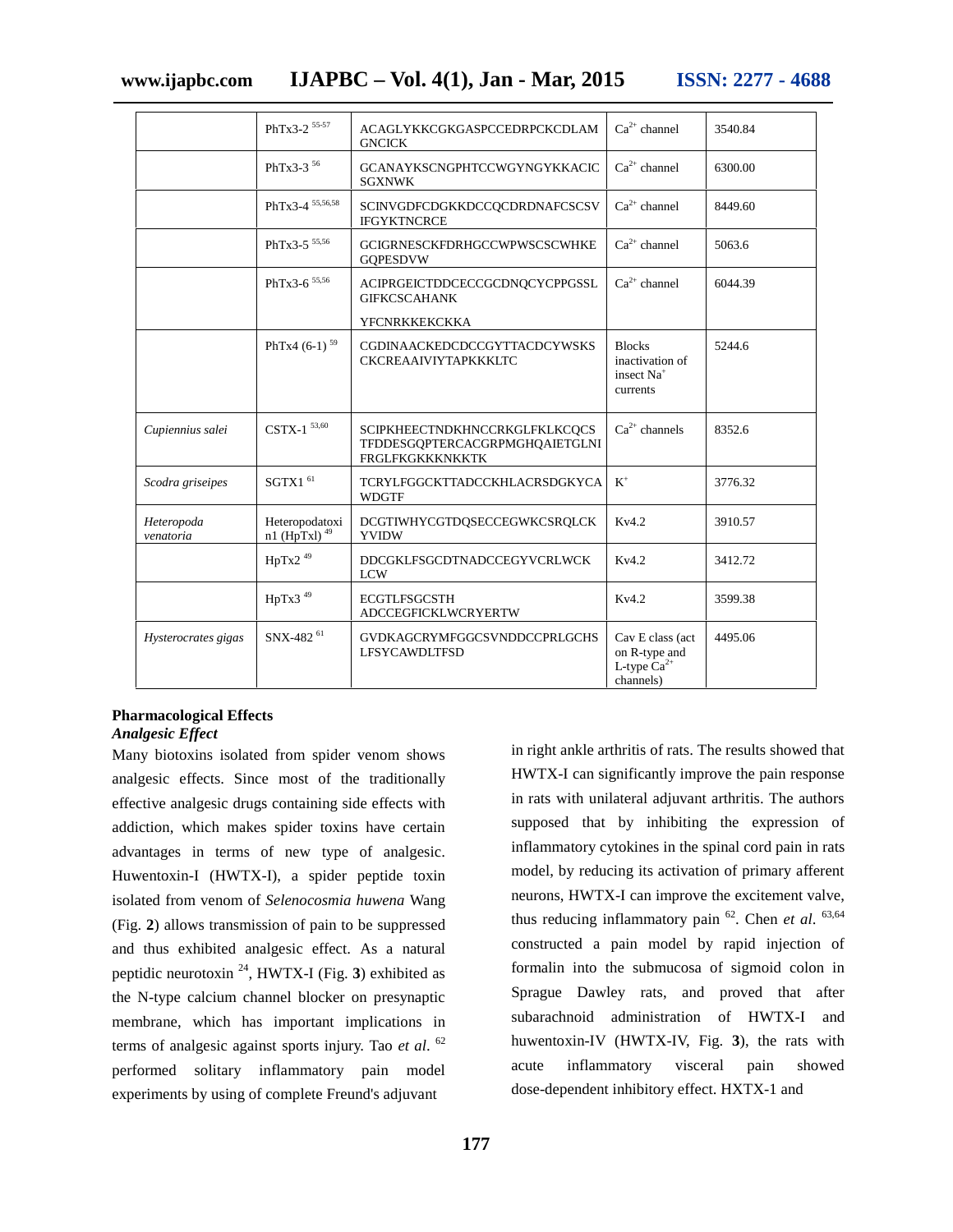

**Figure 1 Chemical structures of acylpolyamines from spider venoms.**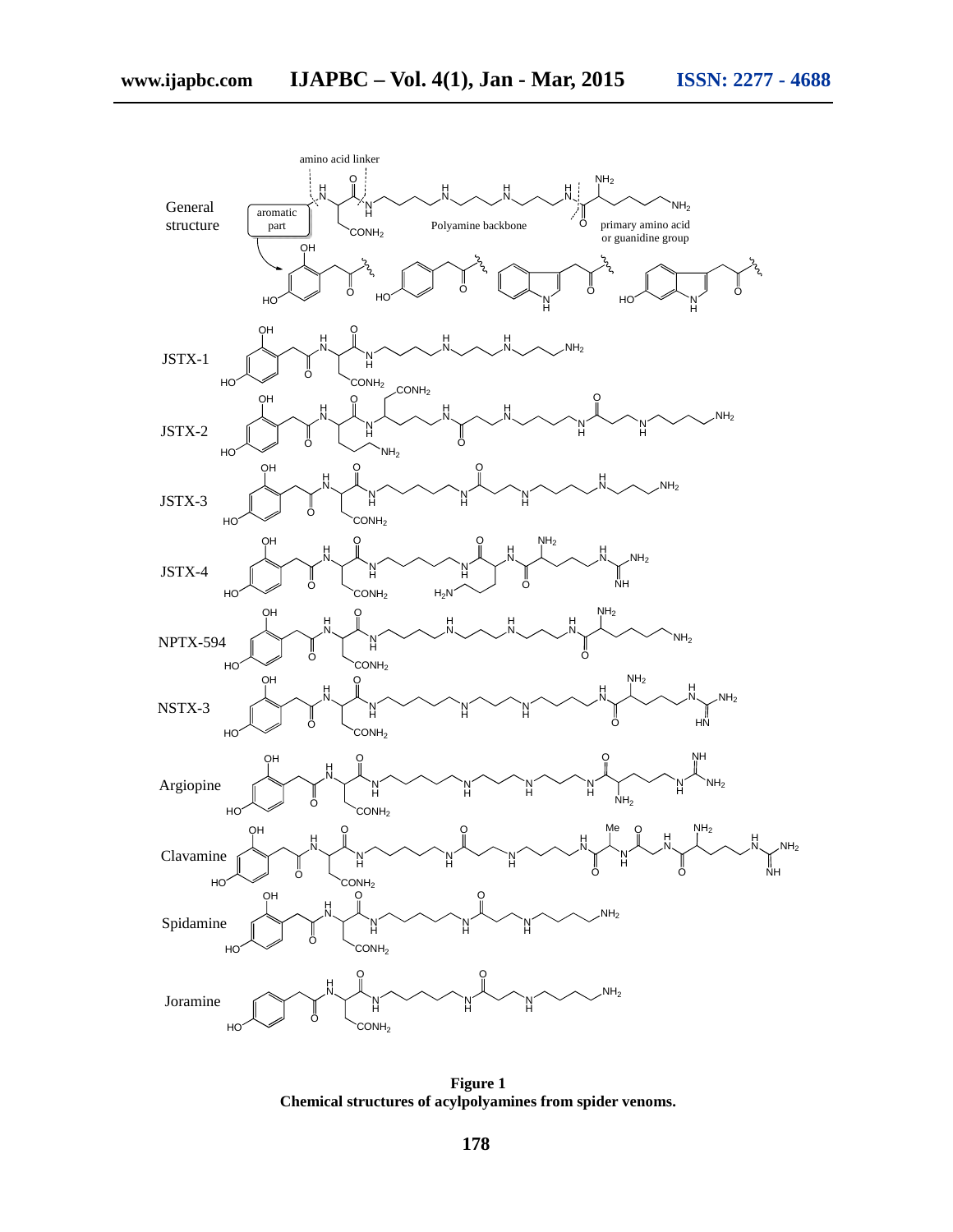HXTX-IV show a stronger action than morphine hydrochloride, and with a longer duration. Both exhibit similar antinociceptive effects when comparing with  $\sim$ conotoxin MVIIA (SNX-111)  $^{63,64}$ . In addition to Huwentoxins, Jingzhao toxins (JZTXs), a series of polypeptide toxins purified from the venom of *Chilobrachys jingzhao*, also exhibits irreplaceable analgesic activity. Zeng *et al*. <sup>65</sup> proved JZTX-V possesses certain analgesic effect via series of experiments such as formalin pain model, bee

venom-induced inflammatory pain model, postoperative pain model, hot plate test, thermal drift experimental and scotch experiments using both epidural and intramuscular route of administration. It is reported that Zeneca Inc. declared a protein obtained from Chile tarantula also exhibit effective analgesic efficacy that can be used to relieve severe pain. This protein may play a similar role in pain inhibition with heroin formulations, but the mechanism is completely different from heroin <sup>14</sup>.



**Figure 1. Chemical structures of acylpolyamines from spider venoms. (Continued)**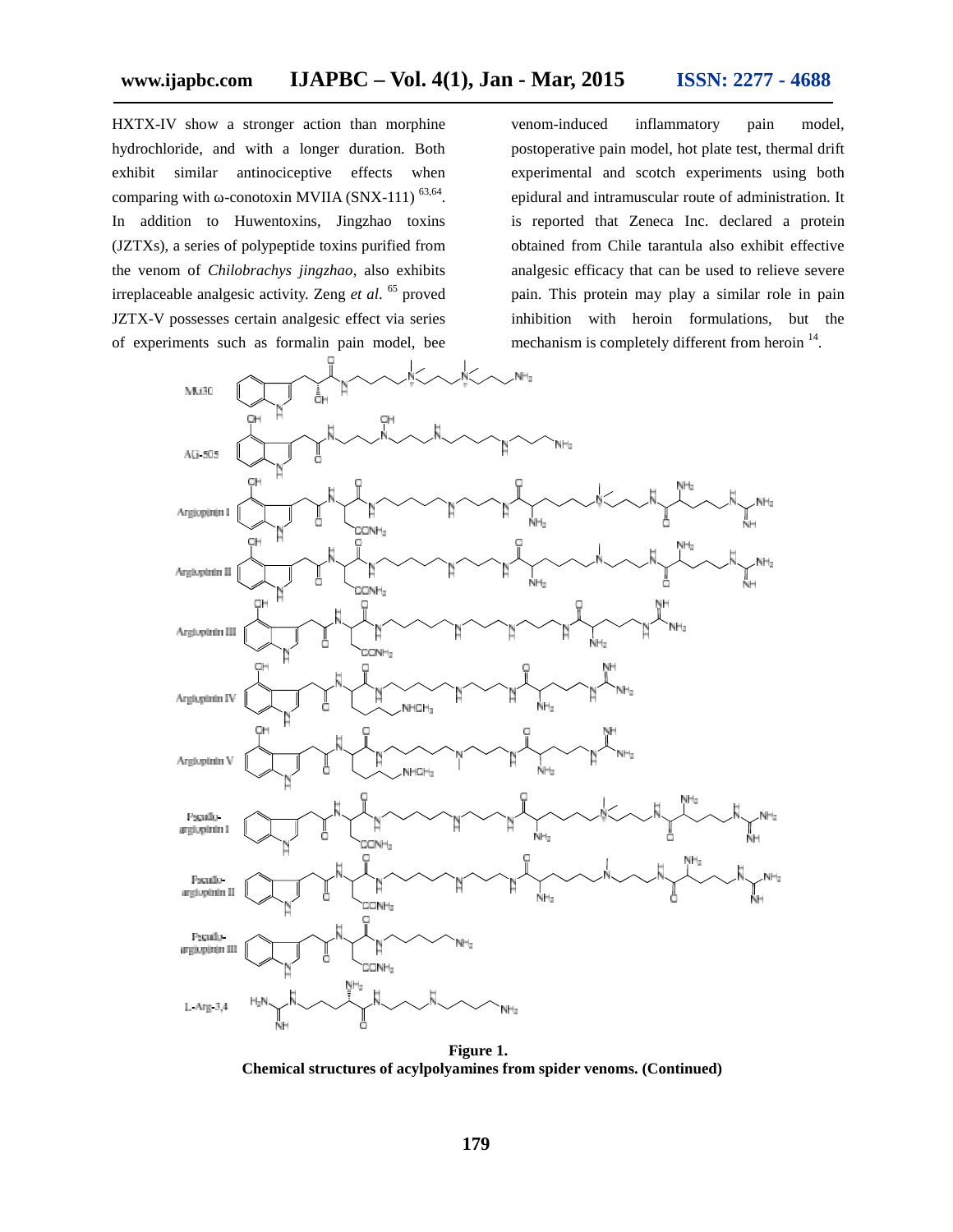

*Latrodectus mactans* Fabricius (Black widow spider)



*Nephila clavata* L. Koch (Bang Luo Xin Fu)



*Selenocosmia huwena* Wang (Hu Wen Bu Niao Zhu)



*Selenocosmia hainana* Liang (Hai Nan Bu Niao Zhu)

### **Figure 2. Biological morphology of selected spiders with reported pharmacological efficacies.**

#### *Antibacterial Effect*

Spider venom contains many antimicrobial peptides, which are poisonous natural ingredients in the spider venoms. These bioactive peptides have inhibitory effect against *Bacillus pumilus*, *Bacillus subtilis* and *Escherichia coli* <sup>66</sup>. From Huwena crude venom two kinds of peptidic toxins, HWTX-I and HWTX-II, was isolated, both could inhibit the growth of Gram-negative bacteria, Gram-positive bacteria and brewer's yeast, and these two peptides toxin showed

a synergistic antibacterial effect <sup>67</sup>. Gomesin, obtained from the crude venom of Tarantula (*Acanthoscurria gomesiana*), can effectively inhibit both the growth of bacteria and the formation of hyphae of fungus, meanwhile, this peptide can also affect the survival of *Leishmania parasites* <sup>43</sup> The other two antibacterial peptides, Lycocition 1, lycocition 2, isolated from venom of *Burrowing tarantula* also shown to have a significant inhibitory effect of  $E.$  *coli*  $^{44,68}$ .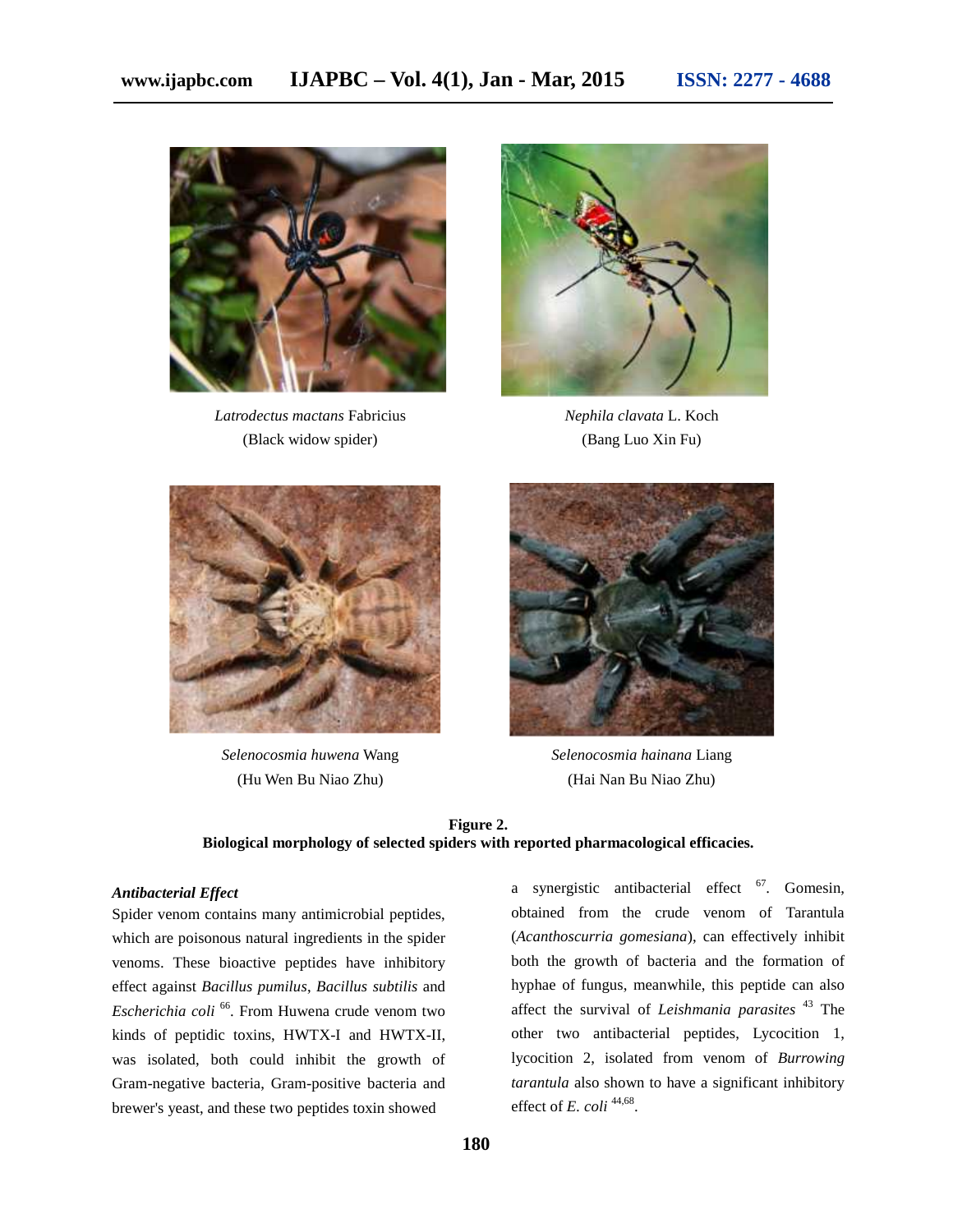#### *Toxicity*

Spider venom secreted by the venom gland can enter into the human body through the sting wound of the skin. Spider venom contains the spider toxin hemolysin, neurotoxins and tissue toxins. Neurotoxins may stimulate the central nervous system, peripheral nerves, and autonomic nervous system causing clinical symptoms such as headache, abdominal pain, muscle pain, dizziness, salivation, weakness, convulsions, increased heart rate, coma, etc.. Tissue toxins may cause tissue necrosis, skin rash, induce chest tightness caused by myocardial necrosis, palpitation, arrhythmia, etc. <sup>69</sup>. If human beings are bitten by the spider, it occur local skin irritation, swelling, oozing around, getting the occurrence of necrosis, as well as the formation of ulcers. In severe cases, the bite can cause systemic toxic reactions, vomiting, high fever, convulsions and pulmonary edema embolism  $\frac{70}{2}$ . Furthermore, some cases will demonstrate hemolytic anemia, disseminated intravascular coagulation, and renal failure  $71$ . These toxic effects of spider toxins are detrimental to human, but it showed cytotoxicity against tumor cells, which can effectively inhibit the proliferation of various cancer cells. For example, a cytolytic peptide LSTX-A1, newly isolated from burrowing tarantula venom in Xinjiang province exhibit good anti-tumor effect, which can inhibit the proliferation of HeLa cells  $45$ . The spider venoms secreted by *Selenocosmia huwena* (Fig. **2**), *Haplopelma hainanum*, *Chilobrachy jingzhao*, *Macrothele raveni* also inhibit tumor cell activity  $72-74$ . The four crude spider venoms may significantly inhibit the growth of human gastric adenocarcinoma cells BGC-823 and human hepatocellular carcinoma BEL-7402 cells  $^{75,76}$ . Feng *et al.*  $^{77}$  found that the crude toxin of *Macrothele raveni* inhibits both the proliferation of human esophageal cancer TE-1 cell lines and the VEGF expression, while inducing apoptosis. *Chilobrachys guangxiensis*, the crude spider venom and its constituents were cytotoxic on

A549 cells, human hepatomacells BEL-7402, human gastric cancer cell BGC-823, and Hela cells 74,78. In addition, *Selenocosmia huwena* spider toxin has a significant inhibitory effect on the proliferation of glioma cell line  $U251$ <sup>72</sup>.

#### *Fibrinolysis*

The process of the decomposed liquefaction of fibrin formation in the blood coagulation is called fibrinolysis. The researchers isolated a new polypeptide from *Chilobrachys guangxiensis* spider venom which can play a pronounced inhibitory effect on platelet formation, and have a good anti- clotting effect, which make it a novel human platelet aggregation inhibitor <sup>79</sup>.

#### *Nerve-muscle junctions and Neuroprotection*

Spider venom may act on the Na<sup>+</sup>, K<sup>+</sup>, Ca<sup>2+</sup> channels, some act as activator, causing massive release of neurotransmitters, some play a role of blockers, blocking the ion channel currents thereby inhibiting neurotransmitters' delivery. Studies have shown that spider toxin can compete with Ach for the Ach receptor subunits on endplate membrane, thereby block nerve impulse transmission, and subsequent cause the loss of muscle contractility. HWTX-I is a strong irreversible inhibitor to mammalian neuromuscular transmission  $24$ . With their subarachnoid medication it has a neuroprotective effect on rat hippocampus in a global cerebral ischemia-reperfusion injury rat model. The mechanism was supposed to be that the HWTX-I restrain the dead signal transduction (Fas, FasL, FADD) apoptosis pathway of hippocampal neurons of rats <sup>80</sup> . Mao *et al*. <sup>81</sup> utilize global ischemic injury model of rat to observe the mophological changes by Nissel-staining of hippocampus CA1 pyramid neurons. Combined with subarachnoid catheter, they measured SOD, CAT activity and the concentration of MDA of the rat brain tissue after Nissl-staining the hippocampal pyramidal cells. The results further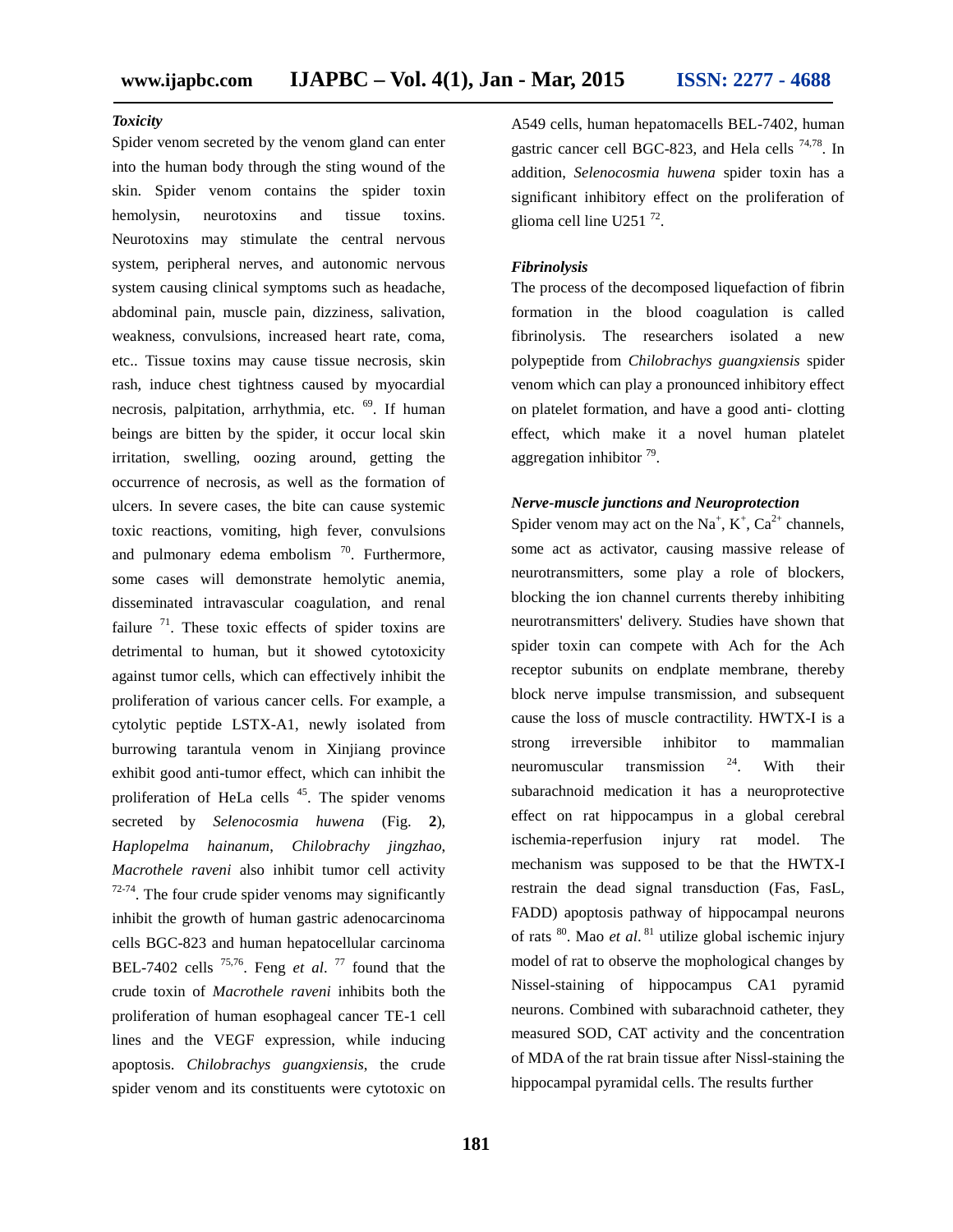proved that HWTX-I displayed a significant protective effect on rat brain cells induced by global cerebral ischemia-reperfusion injury rat model. Mi *et al*. <sup>82</sup> also utilize cerebral ischemia-reperfusion injury model of mice to observe the neuroprotective effect



Huwentoxin-IV (4113.83 Da) Minassian NA *et al*., *J. Biol. Chem*, **2013**; *288*: 22707-20.



HWTX-I (3764.48 Da) Qu Y *et al*, *J. Protein Chem*, **1997**, *16*: 565-74.



-Atracotoxin-Hv1 (4862.73 Da) Fletcher JI *et al*, *Structure*, **1997**, *5*: 1525-35.

of JZTX, and proved that JZTX has neuroprotective effect in cerebral ischemia-reperfusion injury, whose mechanism might be related to the improvement of antioxidant capacity and the down-regulation of COX-2 expressions after cerebral ischemia.



Huwentoxin-XI (6166.20 Da) Kuan Peng K, et al., *Acta Biochim. Biophy. Sin*, **2006**, *38*: 457-66.



HNTX-I (3607.22 Da) Li D *et al*, *FEBS Lett*, **2003**, *555*: 616-2.



PcTx1 (4689.45 Da) Saez NJ *et al*, *Mol. Pharmacol*, **2011**, *80*: 796-808.

**Figure 3. Typical 3D structures of the reported spider venoms. means Beta strand; means turn; means 3/10 alpha helix.**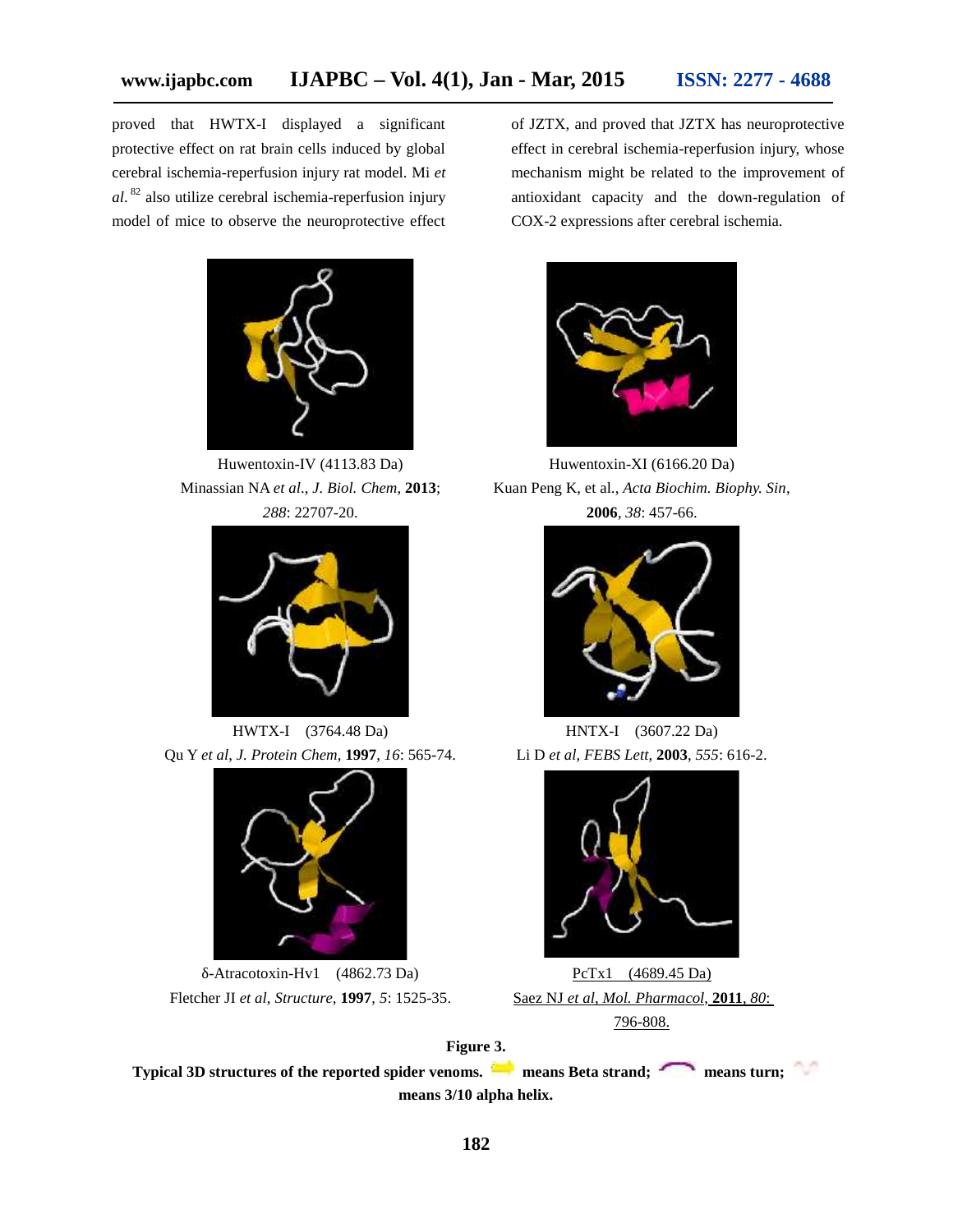#### *The Role of Sensory Organs*

Mammals feeling to external stimuli may not only related to stimulus intensity and manner, but also have a close relationship to some of its *in vivo* physiological conditions. The body needs to maintain a stable internal environment, in order to support bodily functions produce a corresponding sense of the appropriate stimulation and make a normal reaction. A stable pH value is the necessary factor for body to produce and transport of taste, the sense of pain, and the perception properly. The acidity of the extracellular fluid is not only directly related to the pain, but also fluctuate the perception and taste transduction with the pH changes in the brain. The changes of pH values in the brain is affected by acid-sensing ion channels (ASICs), the tarantula toxin psalmotoxin, PcTx extracted from the South American tarantula *Psalmopoeus cambridgei* and *Lycosa chilea* can block ASIC channels. Thus changing acidity of the extracellular fluid in the brain, therefore influences the generation and transmission of pain, taste and perception  $83,84$ .

#### *The Role of Cardiovascular and Cerebrovascular Action*

The peptide GSMtX-4 purified from *Lycosa chilea* venom can effectively prevent permeability of sodium ions, potassium, and calcium ion via the specific channels located in the heart cells  $85$ . These ion channels are often considered to be a special biological ontogeny source of atrial fibrillation. Atrial fibrillation is a common arrhythmia disease, when the onset of the disease, the heart beats rather irregularly, which may cause blood clots and stroke. GSMtX-4 can effectively suppress and shorten the time of atrial fibrillation, therefore reduces the risk of blood clots and prevent the effects of heart disease. Another studies indicated that JZTX-I owns strong cardiac pharmacological effects.

#### *Insect Resistants and Antigen Activity*

Insects are the main prey of spiders, the spider venoms

contains a variety of peptidic toxins which has been identified to be active on insects resistance <sup>86</sup>. All of the spider venom have toxic effects on insects, the median lethal dose  $LD_{50}$  value is rather low, which allows them killing some forest pests and agricultural pests quickly. Compared with conventional pesticides, the proteinic property of the spider venom allow them to be easily and completely denatured into the soil after decomposition, thus avoid of polluting the natural environment legacy. This leads people to realize the favorable advantage of spider toxins in agricultural utilizations, as evidenced by the Institute of Biology at the University of Queensland that spider venom peptides forms potentially extractable pesticides <sup>87</sup>. Moreover, introduction of the key insecticidal peptide gene into crops may enhance their resistances to pests and plant diseases, which has potentially important applications in the biological control of agroforestry.

The representative two polypeptidic pesticides are Tx4(6-1) isolated from the Brazilian spider *Phoneutria nigriventer* Keys, and DTX9.2 obtained from the Diguetidae spider *Diguetia canities*, both can cause rapid paralysis of insects, causing hyperexcitability of flies' sensory nerves and neuromuscular, as well as induce depolarization of the huge neuronal cell membrane of cockroach <sup>59,88</sup>. Furthermore, Gomesin, a polypeptic antimicrobial toxin isolated from the tarantula spider *Acanthoscurria gomesiana* can inhibit the *in vitro* growth of intraerythrocytic forms of *Plasmodium falciparum* 43,89. So did two other polypeptidic toxins Psalmopeotoxin I (PcFK1) and Psalmopeotoxin II (PcFK2) exhibit, which were purified from the *Psalmopoeus cambridgei* and possesses inhibitory efficacy against *Plasmodium* falciparum<sup>17</sup>. Moreover, the spider toxin -ACTX HV2 separated from *Hadronyche versuta* is also active on the insects but invalid to mammalian. This entomological calcium channel blocker may provide a natural resource for the development of new kinds of insecticides <sup>19</sup>. Another study found that certain spider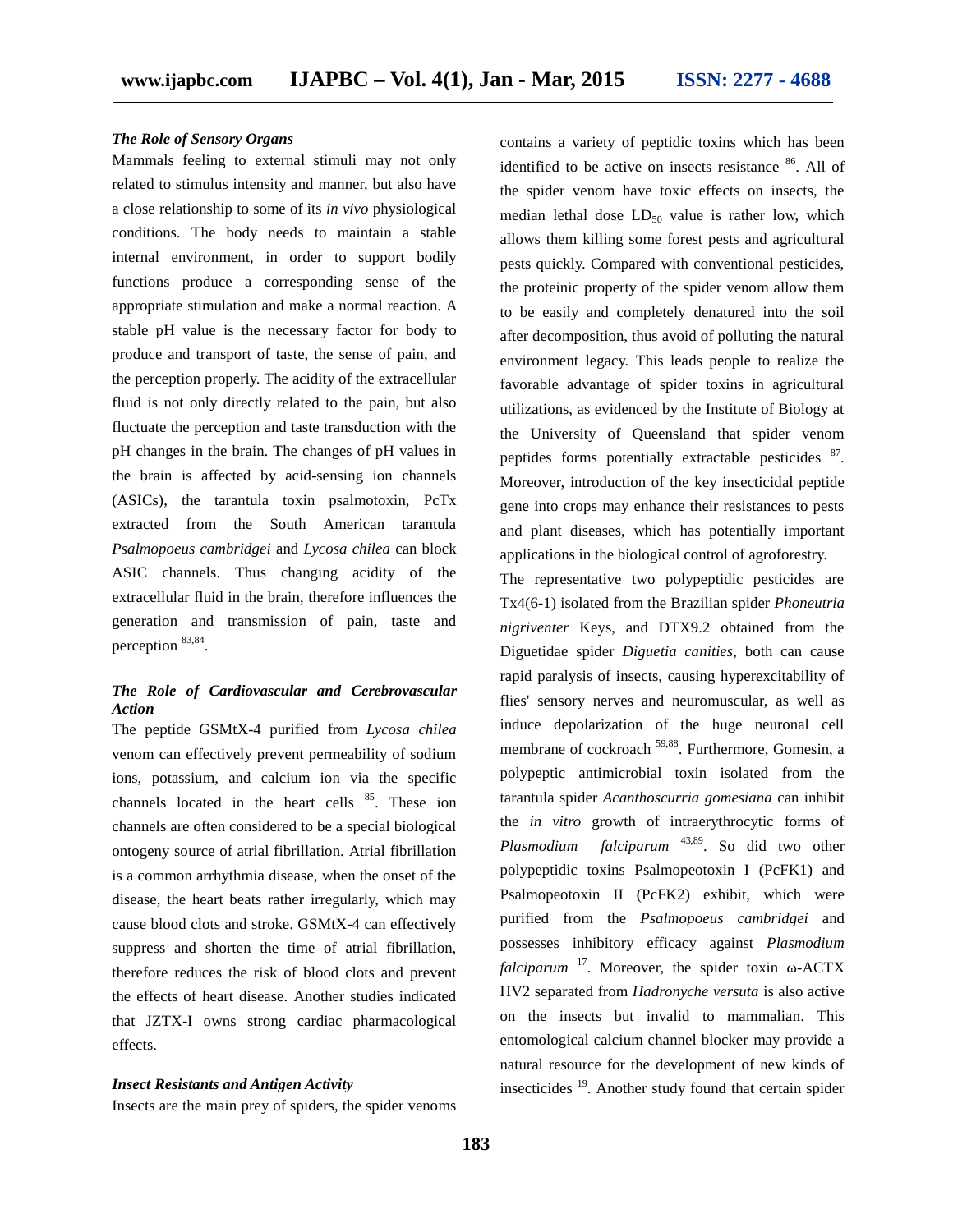venom also has the characteristic of antigen. Therefore several appropriate antitoxic serums have been prepared according to this feature, such as antitoxic serum against *Loxosceles reclusa* and antitoxic serum against *L. reclusa*.

#### *Other Biological Effects*

*Selenocosmia huwena* lectin-I (SHL-I), a lectin isolated from the crude venom of *Selenocosmia huwena*, which is currently the peptidic lectin possessing the smallest molecular weight <sup>28</sup>. Liu *et al*. identified that two peptides, m-HWTX-III and SHL-II, which was purified from the crude venom of a poisonous spider, have the same haemagglutination activity to each other  $29$ , which can stimulate cells and lead to insulin release. Furthermore, -LTX, isolated from black widow spider venom also have this effect  $90$ .

# **THE PHARMACOLOGICAL ACTION MECHANISM OF SPIDER VENOMS**

**Ion Channels**

#### *Sodium Channel*

Sodium channels play an important role in the generation and regulation of sense of pain, while different types of sodium channels demonstrate different actions during the generation of various types of pain. Many pharmacological analgesic owns the same mechanism of inhibiting the neuronal sodium channel, blocking the conduction pathway of excitement, thereby reducing the sense of pain. Xiao Yu-cheng<sup>50</sup> observed the effects of venoms from *Selenocosmia huwena* Wang, *S. jainana* Liang, and *Macrothele raveni* on tetrodotoxin-sensitive (TTX-S) voltage-gated sodium channels (VGSCs) and delay-rectified potassium channels using undifferentiated NG108-15 cells. It was found that all of the crude spider venoms exhibited dose-dependent inhibitions against TTX-S sodium currents, but have no significant effect on outward delay-rectified potassium currents. The crude venom has the role of neuronal sodium channel blocker, but does not affect the action potential of neural stem. Its target receptors may be presynaptic membrane sodium channels. HNTX-IV (Fig. **3**) is a toxic blocker on TTX- sensitive sodium channel pore sites-1 of nerve cells, while HNTX-V displayed the similar effect on sodium channels exactly as tetrodotoxin, saxitoxin and μ-conotoxins 50,51 . Two spider polypeptidic toxins, Jingzhaotoxin-1 and Jingzhaotoxin-2, isolated from venom of the Chinese tarantula *Chilobrachys jingzhao*, both exhibit myocardial inhibition upon Nav1.5 channel current, which can be used as optional tool reagents to distinguish Nav1.5 and Nav1.8 and Nav1.9 channels  $^{23,91}$ . Luo *et al.* <sup>92</sup> proposed Jingzhaotoxin-V can completely suppress the Tetrodotoxin-insensitive sodium channel current expressed by the rat dorsal root ganglion cells, and has a good analgesic effect. ProTx-I and ProTx-II are isolated from the venom of tarantulas *Thrixopelma pruriens*, both can reversely inhibit the tetrodotoxin-resistent sodium channel  $Na<sub>v</sub>1.8<sup>93</sup>$ . Derived from the venom of the Australian funnel web spider three toxins -ACTX-Arla, -ACTX-Hvl, -ACTX-Arlb could delay the TTX-sensitive sodium channel inactivation <sup>94</sup>. From Brazil *Phoneutria nigriventer* venom researchers isolated Txl, which is a reversible toxin inhibitor of the mammalian recombinant Nav1.2 channel current <sup>95</sup>, while Tx2-6 also exhibit efficacy upon enhancement of male erectile function <sup>96</sup>.

#### *Calcium Channel*

Jingzhaotoxin-I (JZTX-I) is an inhibitor toxin causing inactivation of calcium channel  $^{23}$ . Jingzhaotoxin-III (JZTX-III) is a voltage-gated sodium channel inhibitor <sup>15</sup>, while Jingzhaotoxin-VIII (JZTX-VIII) also showed to be a calcium ion channel inhibitor by patch clamp experiment  $38,39$ . In addition, indicated by patch clamp techniques, Peng *et al.*  $97$  found Huwentoxin-I (HWTX-I) can selectively inhibit the N-type calcium channel but showed rather weak effect on L-type calcium channel in prostaglandin E1 differentiated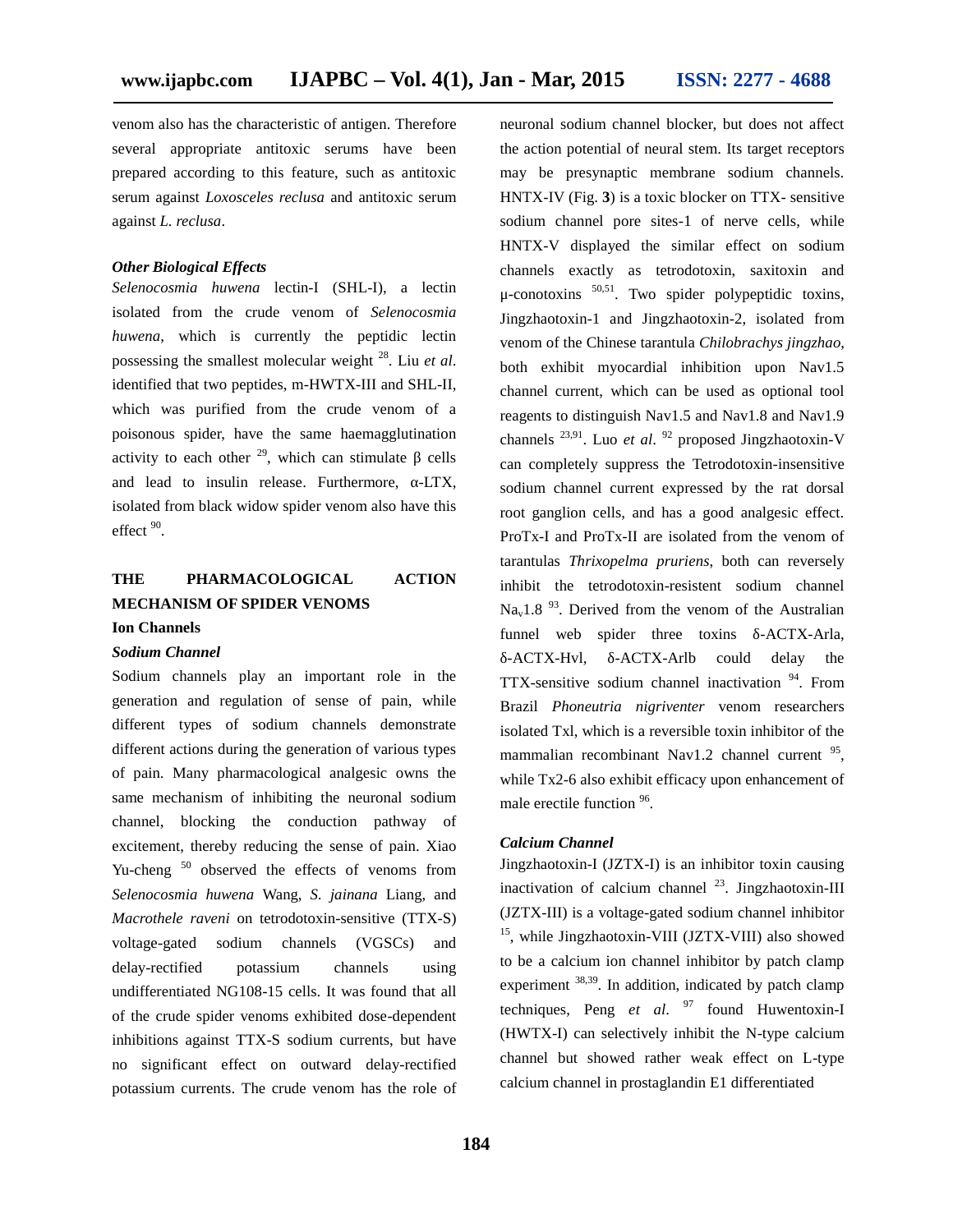NG108-15 cells. Its mechanism of action was proved to be through inhibition of presynaptic neurotransmitter's release and thereby blocking nerve conduction. The site of action was proved to be on N-type calcium channels <sup>98</sup>. -AgaIIIA is a peptide p purified from the crude -Agatoxin of North American funnel web spider *Agelenopsis aperta*. -AgaIIIA can not only block the L-type and N-type calcium channel, but also act on the high voltage-activated calcium channels (P/Q-type and R-type)  $99$ . A cluster of spider toxin ω-ACTX-Hv1, isolated from *Hadronyche versuta*, is composed of six members, which can reversibly inhibit insect calcium channel currents, but exhibit no effect on calcium channels in mammals <sup>100</sup>. The half-maximal inhibitory concentration of Huwentoxin-XVI (HWTX-XVI) in rat dorsal root ganglion neurons N-type calcium channel is 60 nmol/L, which convey HWTX-XVI a highly selective blocker on the N-type calcium channels with a low toxicity and reversibility, can effectively inhibit mammalian N-type calcium channels <sup>30</sup>. Brazilian "armed" spider venom toxins of *Phoneutria nigriventer* Keys contains another group of calcium channel blockers, three kinds of components Txl, Tx2, and Tx3 were obtained from this venom. Tx3 type neurotoxin contains six peptidic toxins (Tx3-1~Tx3-6), intracerebroventricular injection of Tx3-1~Tx3-6 can lead to different types and degrees of paralysis, all are acting on calcium channels  $54,56,58$ . From Araneae spider *Cupiennius salei* another toxin CSTX-1 was isolated, which can block the L-type high threshold calcium channels on glutamate synaptosomes  $^{101}$ .

#### *Potassium Channels*

Huwentoxin-XI (HWTX-XI, Fig **3**) isolated from *Ornithoctonus huwenna* belongs to subfamily of Kunitz-type toxin (KTT), which act simultaneously as a serine protease inhibitor, as well as a potassium channel blocker  $^{102,103}$ . Hanatoxins (including HaTx1  $^{sp}$ and HaTx2) isolated from the venom of tarantulas *Grammostola spatulata* can block the Kv2.1 channel

current, whilst HaTx1 also has a weak inhibitory effect upon Kv4.2 channel <sup>33</sup>. The first purified toxin SGTX1 isolated from *Scodra griseipes* exhibited more than 40% and reversible blocking the fast transient potassium channel and delayed rectified mouse potassium channel in cerebellar granule cells <sup>104</sup>. These toxins, together with Heteropodatoxin1-3 (HpTxl-3), isolated from the spider venom of *Heteropoda* venatoria are all Kv4 channel inhibitors<sup>49</sup>.

#### **Regulatory Effect of Insulin Secretion**

-LTX is a proteinic neurotoxin extracted from the black widow spider (*Latrodectusm actans*) venom which can induce exocytosis of neuroendocrine cells. -LTX stimulates cells and causes the release of insulin. There are two key mechanisms of -LTX promoting insulin release  $105$ , one is perforated effect, since -LTX embedding the cell membrane and form a permeable ion channels of  $Ca^{2+}$ , causing influx of extracellular  $Ca^{2+}$  triggers exocytosis. The other mechanism is transmembrane signal transduction. -LTX binding to specific receptors in the membrane surface to achieve a transmembrane signal transduction, thus promote the secretory vesicles' aggregation, maturation, and membrane fusion <sup>90</sup>.

#### **Acting on Other Channels**

Zeng *et al*. disclosed that HNTX-XXI can continually activate the transient receptor potential vanilloid-1 (TRPV1). Thereby the influx of extracellular  $Ca^{2+}$  cell was constantly kept in an excitement state, thus no longer sensitivity to external stimuli can take place, which led to analgesic anti-inflammatory effects <sup>106</sup>. Furthermore, the double-knot toxin (DkTx) purified from the venom of tarantula *Ornithoctonus huwena* also acts on TRPV1, kept in an ongoing liberalization state <sup>32</sup>. Moreover, GsMTx2 and GsMTx4, a class of peptidic toxins isolated from tarantulas (*Grammostola spatulata*) act on the mechanically sensitive ion channels <sup>35</sup>.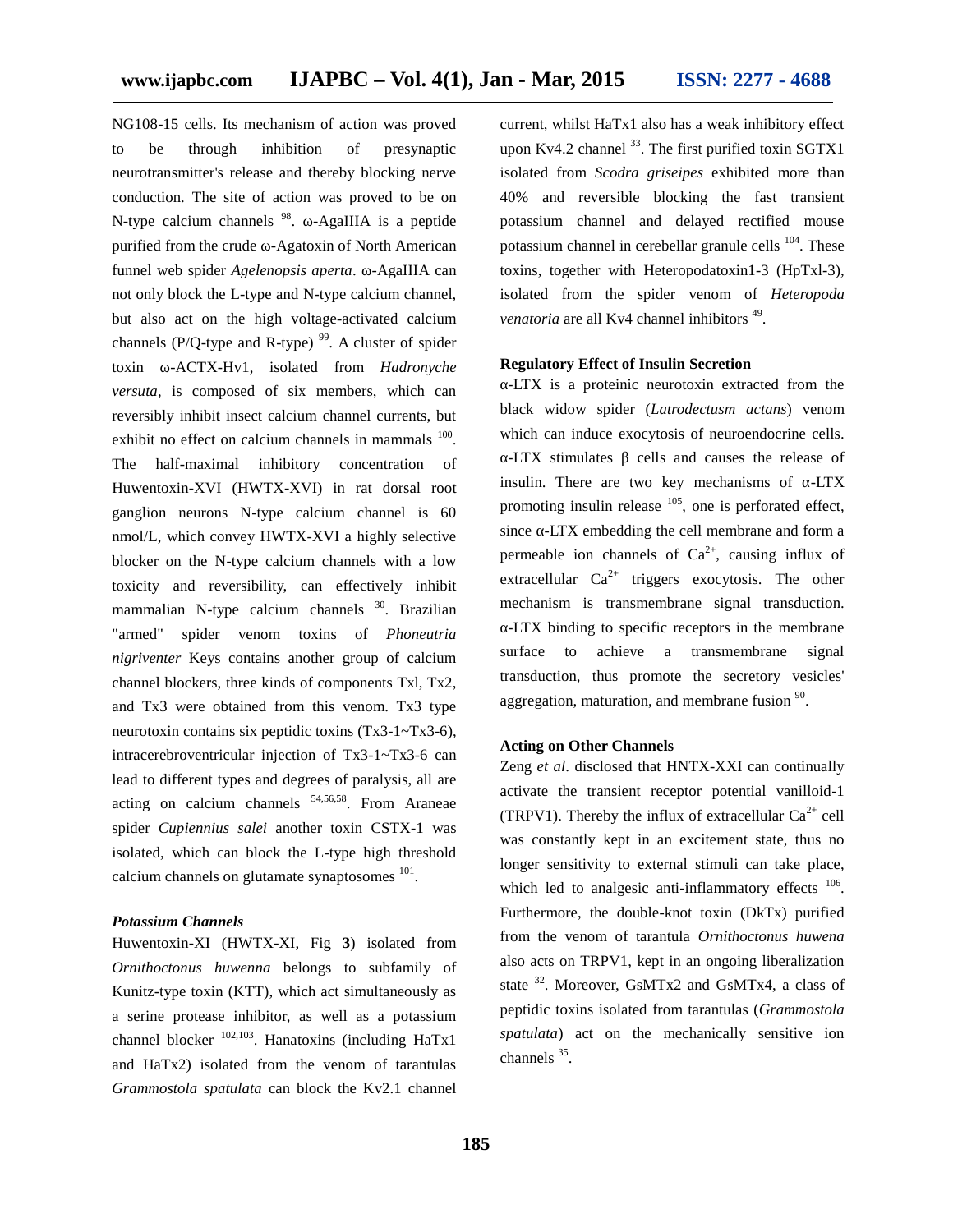### **THE CLINICAL APPLICATION OF SPIDER VENOM TOXINS**

In recent years, the investigations of ion-channel-targeted analgesics becomes a new hot spot. Ion channels can direct regulate the neuronal excitability, participate the release of the pain media, which directly affect the generation and transmission of pain signals. Therefore, these ion channel drugs tend to have a potent analgesic effect, and have no tolerance and dependence. The common utilization of the spider toxins can be divided into two categories. One is used directly as a drug or as a precursor during molecule drug design, while another is the direct medicinal use as a research tool reagent upon various ion channels.

Partial spider venom toxins can block the opening of VGSCS, stop the sodium current, thereby chock the nervous hyperexcitability, which led to their function as analgesic drugs. The above-mentioned HWTX-I, HWTX-V, HWTX-IV, Jingzhaotoxin-III (JZTX-III), HNTX-III, and HNTX-IV all performed as this mechanism. HWTX-I, HWTX-I, in addition to its analgesic activity, it has no addictive side-effect, which make this drug does not need dose increase in the post-treatment period, and its duration of analgesia was significantly longer than that of morphine. In addition to the analgesic effect, spider toxins' formulation can also effectively withdraw from drug dependence  $107$ . Another medicinal promising spider venom toxin is trypsin inhibitor HWTX-XI, whose inhibitory activity is 30 times stronger than bovine pancreatic trypsin inhibitor. The scientist has successfully expressed recombinant toxin rHWTX-XI in *Saccharomyces cerevisiae* with the same activity with the wild toxin  $108$ . The researcher already developed it into a pre-clinical stage against pancreatitis <sup>95,109</sup>. In addition, the crude toxin of *Chilobrachys guangxiensis* also showed good medicinal prospects in the treatment and prevention of stroke and/or nerve damage of neurons <sup>110</sup>. The experimental results of the venom demonstrated significant anti-coagulation, scavenging free radicals, alleviate the symptoms of ischemic stroke, and reduce

infarct size. All these support its future medical development. Moreover, two drugs developed by Chinese anti-aging research center with spider venom "Brain Regeneration Pill" and "Zeng Wei Pill-I" has achieved good results in the treatment of cerebral vascular diseases and tumors  $\frac{111}{11}$ . In 2006, Zhang performed the investigation of preparing the crude spider toxins of *Selenocosmia huwenna* and *Chilobrachys jingzhao* to be lyophilized powder injections as analgesic  $112$ , while the single toxin Jingzhao toxin-V (JZTX-V) was also proved to be useful to prepare analgesic for the patients such as cancer, AIDS, intraoperative and postoperative pain, rheumatism and rheumatoid arthritis, sciatic nerve pain and trigeminal neuropathic pain <sup>113</sup>. In addition, Brazilian researchers described the spider venom toxin Tx2-6 from *Phoneutria nigriventer* can promote relaxation and penile erection due to NO increases, the main factor provoke an erection. It can be new drugs or combined with other existing drugs used for recovery of erectile dysfunction such as hypertension individual's erectile function <sup>96</sup>. Moreover, the recombinant spider protein toxin PnTx2-6- and PnTx2-6- can also be used to treat male erectile dysfunction. In a number of hospitals in Brazil, Argentina and Israel, doctors have conducted years of clinical application, with spider toxin treatment of male ED<sup>114</sup>. American Neurex Corporation identified SNX-482 isolated from an African spider venom has been demonstrated as an R-type calcium channel selective inhibitor which can be used in the treatment of neurological disorders and severe anxiety disorders. Modern investigation indicated that the biological peptidic toxin may bind either with the receptors on the target cell membrane, or with specific proteins' domain of the ion channels, inducing activation or modification of the receptors or ion channels, and thereby generating symptoms such as shock, numbness, pain and even death  $61$ . Therefore, they can serve as good tools to study membrane receptors and channel structures as well as their functionalities. For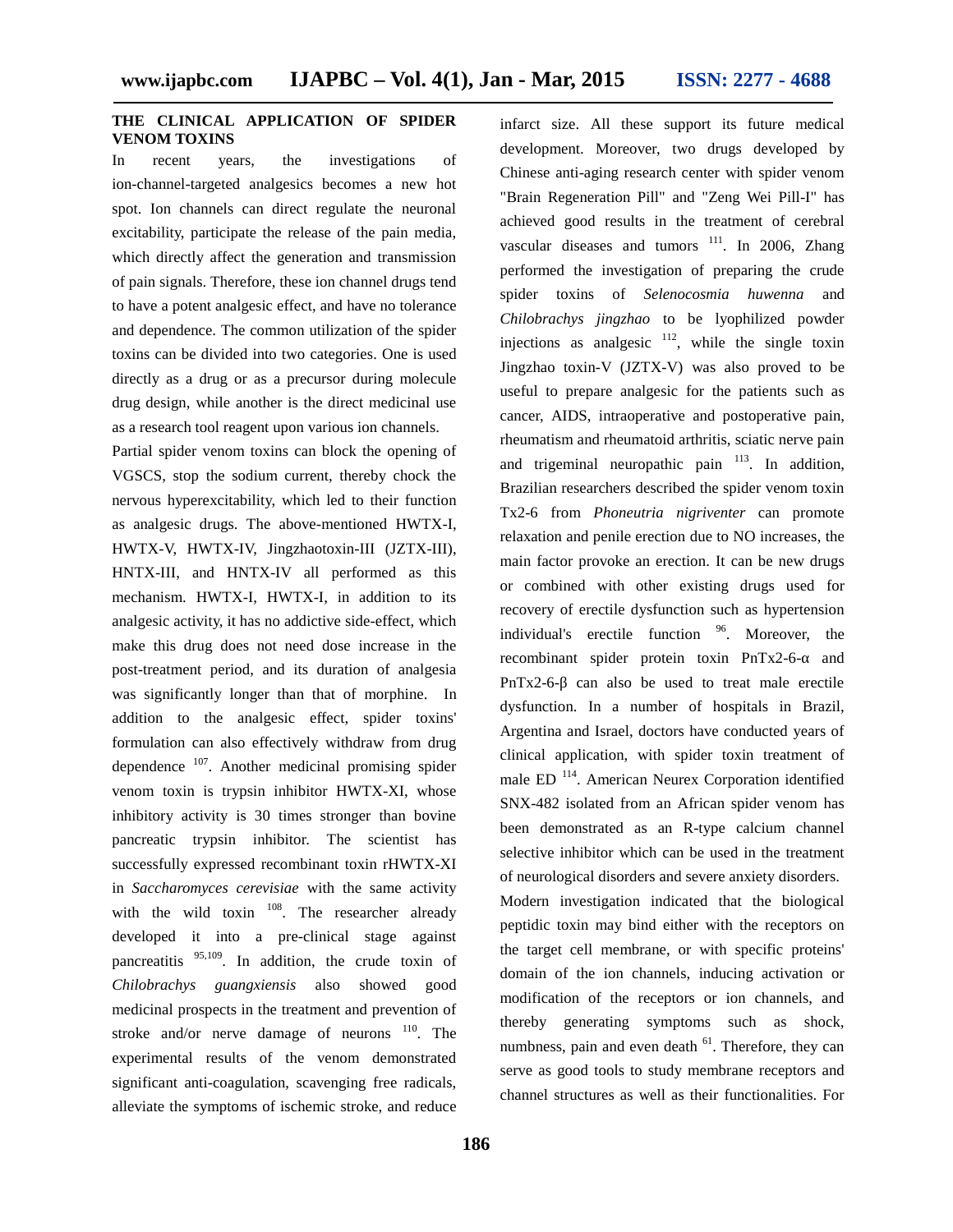example, the double-knot toxin is a satisfactory tool used to investigate the conformation and functionalities of TRPV1  $^{32}$ . As a reagent to be used in the ion channel tools, the toxins from the American Dipluridae spider, -agatoxin IV A, was chosen to identify calcium channels due to its capability of selectively inhibiting P/Q-type calcium channels. Jingzhaotoxin-III possesses high affinity and selectivity on voltage-gated cardiac sodium channel subtypes, therefore make it promising to be a powerful research tool for cardiac sodium channel <sup>9</sup>. As a novel peptide from spider venom which can influence TTX-S sodium channel, HNTX-IV also owns great significance to rich the toxicology types of spider toxins. Meanwhile, HNTX-IV provides an important tool agent to elucidate the relationships concerning structures and functionalities of the sodium channels 50 .

#### **DISCUSSION AND OUTLOOK**

Chinese traditional medicine recorded medicinal use of spider began in 739 years AD in "Herbal Supplements (Ben Cao Shi Yi)" (Tang dynasty). In Ming Dynasty (AD 1578) the "Compendium of Materia Medica (Ben Cao Gang Mu)" written by Li Shi-zhen also recorded a number of prescription medicine of spiders. The above description of the spider species of precious books are mainly distributed in five families with eight species, which are *Latouchia cornuta* Song et Qiu and *Latouchia davidi* Simon (Ctenizidae), *Uroctea compactilis* Koch and *Uroctea lesserti* Schenkel, *Araneus ventricosus* L. Koch and *Argiope bruennichii* Scopoli (Araneidae), *Agelena labyrinthica* Clerck (Agelenidae), and *Menemerus confusus* Boes. et Str. (Salticidae)  $115$ . According to entry in the record of the  $\qquad a$ spider in the 1977 book "Chinese Dictionary", this medicinal animal has been mainly used in the civil clinical at the following applications: (1) foxy hernia, (2) stroke deviated facial paralysis, (3) chronic infantile convulsion, children with lockjaw, infantile malnutrition, (4) Furuncle swollen, scrofula, skin and

external diseases, (5) sting by centipede, wasp, and scorpion  $116$ . .

Seen in this light, although the spider has not been listed as one of traditional Chinese "the five poisonous creatures" (the five poisonous creatures, scorpion, viper, centipede, house lizard, and toad), but the virulence of its pharmacological sense is significantly higher than several other poisonous animals, such as scorpions, centipedes, Wasps and so on. According to theory of traditional Chinese medicine, "fight fire with fire (counteract one toxin/poison with another)", spiders are indeed worth of further in-depth study. In the period of construction of the National-local Joint Engineering Research Center of Entomoceutics" at Dali University, this center has collected more than 36,000 head spiders from the Yunnan-Guizhou Plateau area, thus forming the largest Germplasm Bank spider in Southwest China. From the more than 1,200 identified species of spider, more than 50 new species have been already found  $117-120$ . There are more than 200 kinds of new species by estimation whichneed through identification before publication. The "National-local Joint Engineering Research Center of Entomoceutics" (NJERCE, Yunnan, China) continuing to establish cooperation between various disciplines of pharmaceutical spider R&D with domestic and foreign institutions, and has developed and performed a series of pharmacological screenings with these spiders extracts against cardiovascular and cerebrovascular diseases, cancer, endocrine diseases, analgesic, fungal infections, and viral diseases. Numerous exciting findings have been achieved from these spider extracts or single components, which is hopeful for the development of new drugs and are undergoing further animal experiments <sup>121-123</sup>. .

#### **CONFLICTS OF INTEREST**

The authors confirm that this article contents has no conflict of interest. This work was supported by IRTSTYN (2010-ZY-011), the P-MOST Programme for Yunnan Innovative Research Team, Key Projects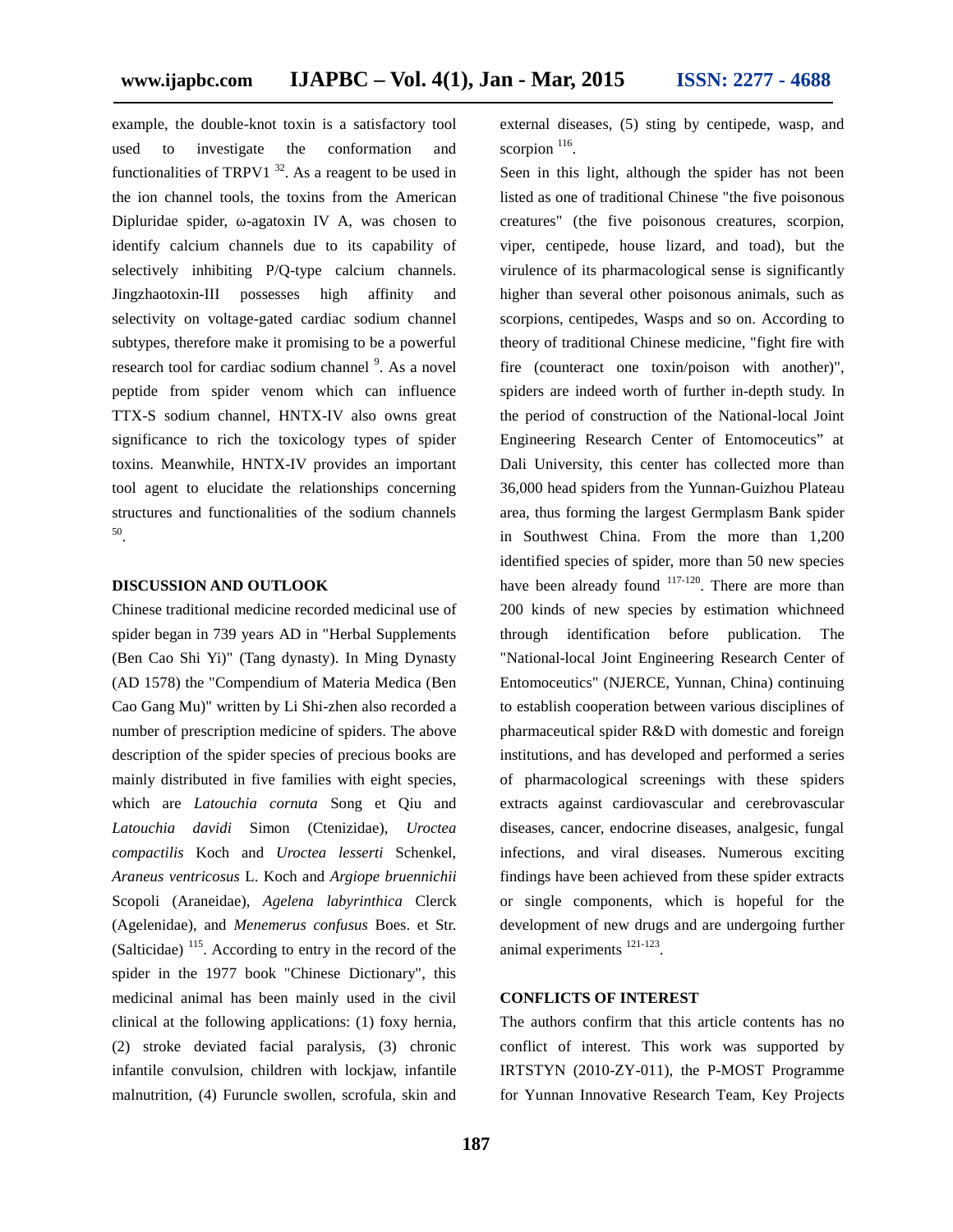of Science and Technology Development Plan of Yunnan Province 2012, 2011 Collaborative Innovation Center of Yunnan Province, and Special Funds for the Development of Strategic Emerging Industries Project in Yunnan Province 2013.

#### **ACKNOWLEDGEMENTS**

We thank Prof. Dr. Joachim Stoeckigt and Dr. Zhang Jingxin (Sinofi Co. USA) for the helpful discussions.

#### **ABBREVIATIONS**

| Ach                                               | $=$          | Acetylcholine                                   |                  |     |  |  |
|---------------------------------------------------|--------------|-------------------------------------------------|------------------|-----|--|--|
| AIDS                                              | $=$          | Acquired                                        | immunodeficiency |     |  |  |
| syndrome                                          |              |                                                 |                  |     |  |  |
| ASICs                                             | $=$          | Acid-sensing ion channels                       |                  |     |  |  |
| <b>CAT</b>                                        | $=$ $-$      | Catalase                                        |                  |     |  |  |
|                                                   |              | $COX-2 = Cyclooxygenase-2$                      |                  |     |  |  |
| ED                                                | $=$          | Erectile dysfunction                            |                  |     |  |  |
| $FADD =$                                          |              | Fas-associated                                  | death<br>domain. |     |  |  |
| Fas-associating protein with a novel death domain |              |                                                 |                  |     |  |  |
| Fas                                               | $=$          | Factor associated suicide,                      |                  | The |  |  |
|                                                   |              | apoptosis-associated factors                    |                  |     |  |  |
| Fast.                                             | $=$          | Fas Ligand                                      |                  |     |  |  |
|                                                   |              | $GABA = gamma-aminobutyric acid$                |                  |     |  |  |
| KDa                                               | $=$          | Killo dalton                                    |                  |     |  |  |
| $LD50 =$                                          |              | Median lethal dose                              |                  |     |  |  |
| $MDA =$                                           |              | Malondialdehyde                                 |                  |     |  |  |
| NO -                                              | $\alpha = 1$ | nitrogen monoxide                               |                  |     |  |  |
| $TTX-S =$                                         |              | Tetrodotoxin sensitive                          |                  |     |  |  |
| $TRPV1 =$                                         |              | Transient receptor potential 1 channel          |                  |     |  |  |
| VEGF                                              | $=$          | Vascular endothelial growth factor              |                  |     |  |  |
| $VGSCs =$                                         |              | Voltage-gated sodium channels                   |                  |     |  |  |
| SOD                                               | $=$          | Superoxide dismutase                            |                  |     |  |  |
| <b>REFERENCES</b>                                 |              |                                                 |                  |     |  |  |
|                                                   |              | 1. Platnick NI. 2014. The world spider catalog, |                  |     |  |  |

- version 15. American Museum of Natural History, online at http://research.amnh.org/entomology/spiders/c atalog/index.html. (Accessed on 24 June, 2014)
- 2. Song DX, Zhu MS, Chen J. *The Fauna of*

*Hebei Araneae*; Hebei Science and Technology Publishing House: Wuhan, China, 2001.

- 3. Chen ZQ, Shang ZJ. *Ben Cao Shi Yi Ji Shi* (*Series Release of Supplement to Materia Medica*); Anhui Science and Technology Publishing House: Hefei, China, 2002; pp 262-263.
- 4. Grishin E. Polypeptide neurotoxins from spider venoms. Eur. J. Biochem, 1999; *264*(2): 276-280.
- 5. Grishin EV. Black widow spider toxins: the present and the future. Toxicon, 1998; *36*(11): 1693-1701.
- 6. Yan YZ. Purification and characterization of toxins from the eggs of *tredecimguttatus*. PhD Thesis, Hunan Normal University: Hunan, May 2012.
- 7. David L, Swanson MD, Richard S, Vetter MS. Bites of brown recluse spiders and suspected necrotic arachnidism. New Eng. J. Med, 2005; *352*(7): 700-707.
- 8. Escoubas P, Diochot S, Corzo G. Structure and pharmacology of spider venom neurotoxins. Biochimie, 2000; *82*(9): 893-907.
- 9. Chen JJ. Molecular diversities and functions of the venoms from the tarantula *Chilobrachys jingzhao*. PhD Thesis, Hunan Normal University: Hunan, November 2008.
- 10. Vassilevski AA, Kozlov SA, Grishin EV. Molecular diversity of spider venom. Biochemistry (Moscow), 2009; *74*(13): 1505-1534.
- 11. Brown MR, Sheumack DD, Tyler MI, Howden MEH. Amino acid sequence of versutoxin, a lethal neurotoxin from the venom of the funnel-web spider *Atrax versutus*. Biochem J, 1988; *250*: 401-405.
- 12. Sheumack DD, Claassens R, Whiteley NM, Howden MEH. Complete amino acid sequence of a new type of lethal neurotoxin from the venom of the funnel-web spider *Atrax robustus*.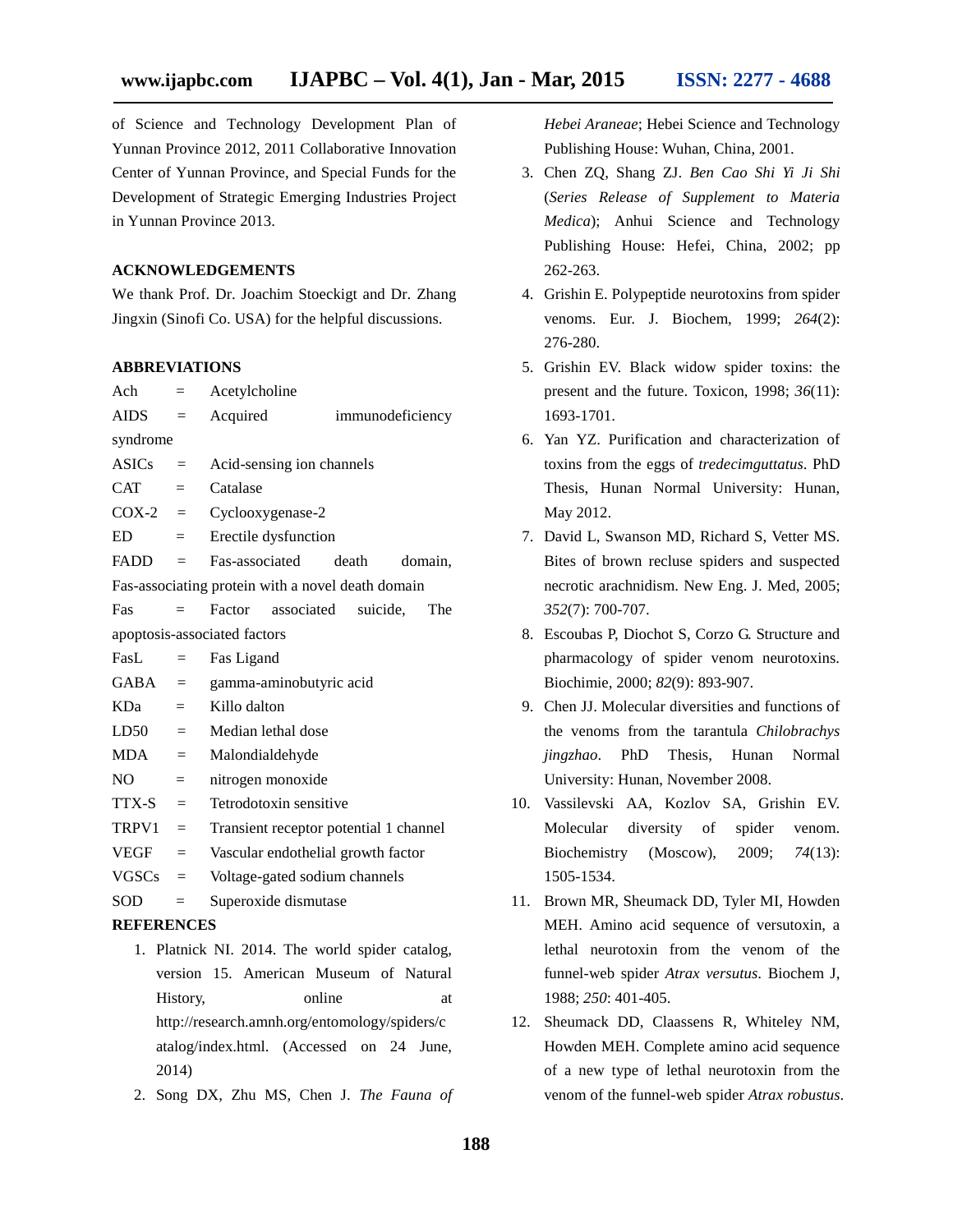FEBS Lett, 1985; *181*(1): 154-156.

- 13. Dai J. The structure and function of three neurotoxins from the spider *Selenocosmia huwena*. PhD Thesis, Hunan Normal University: Hunan, April 2003.
- 14. Pan JY. The structure and function of *Selenocosmia hainana* toxins, the general pharmacological studies on HWAP-I. PhD Thesis, Hunan Normal University: Hunan, March 2002.
- 15. Yang YJ. Structures and functions of the peptide toxins from the spider *Chilobrachys Jingzhao* and a non-peptide toxin from the spider *Ornithoctonus Huwena*. PhD Thesis, Hunan Normal University: Hunan, April 2003.
- 16. Skinner WS, Adams ME, Quistad GB, Kataoka H, Cesarin BJ, Enderlin FE, Schooley DA. Purification and characterization of two classes of neurotoxins from the funnel web spider, *Agelenopsis aperta*. J. Biol. Chem, 1989; *264*(4): 2150-2155.
- 17. Choi SJ, Parent R, Guillaume C, Deregnaucourt C, Delarbre C, Ojcius DM, Montagne JJ, Célérier M-L, Phelipot A, Amiche M, Molgo J, Camadro J-M, Guette C. Isolation and characterization of Psalmopeotoxin I and II: two novel antimalarial peptides from the venom of the tarantula *Psalmopoeus cambridgei*. FEBS Lett, 2004; *572*(1): 109-117.
- 18. King GF, Sollod BL. Insecticidal compounds and methods for selection thereof. U.S. Patent 7,951,929, May 31, 2011.
- 19. Wang XH, Connor M, Wilson D, Wilson HI, Nicholson GM, Smith R, Shaw D, Mackay JP, Alewood PF, Christie MJ, King GF. Discovery and structure of a potent and highly specific blocker of insect calcium channels. J. Biol. Chem, 2001; *276*(43): 40306-40312.
- 20. Fletcher JI, Chapman BE, Mackay JP, Howden MEH, King GF. The structure of versutoxin

(δ-atracotoxin-Hv1) provides insights into the binding of site 3 neurotoxins to the voltage-gated sodium channel. Structure, 1997; *5*(11): 1525-1535.

- 21. Shu Q, Lu SY, Gu XC, Liang SP. The structure of spider toxin huwentoxin-II with unique disulfide linkage: Evidence for structural evolution. Protein SCi, 2002; *11*(2): 245-252.
- 22. Luch A. Mechanistic insights on spider neurotoxins. Mol. Clin. Envir. Toxicol. (Birkhäuser Basel), 2010, 2, 293-315.
- 23. Xiao YC, Tang JZ, Hu WJ, Xie JY, Maertens C, Tytgat J, Liang SP. Jingzhaotoxin-I, a novel spider neurotoxin preferentially inhibiting cardiac sodium channel inactivation. J. Biol. Chem, 2005; *280*(13): 12069-12076.
- 24. Liang SP, Zhang DY, Zhou PA. The abstraction and application of the spider *Selenocosmia huwena*. China Patent CN 1079475, December 15, 1993.
- 25. Xu HM, Chen JQ, Liang SP, Li M. Cloning of chemical synthetic HWTX-II Gene. J. Nat. Sci. Hunan Normal Univ, 2000; *23*(1): 61-64.
- 26. Liu JL. Gene cloning, expression and structure-function study of toxins from the spider *Selenocosmia huwena* Wang. PhD Thesis, Hunan Normal University: Hunan, April 2004.
- 27. Zhang PF, Chen P, Hu WJ, Liang SP. Huwentoxin-V, a novel insecticidal peptide toxin from the spider *Selenocosmia huwena*, and a natural mutant of the toxin: indicates the key amino acid residues related to the biological activity. Toxicon, 2003; *42*(1): 15-20.
- 28. Liang SP, Lin L. Haemagglutination activity analysis of *Selenocosmia huwena* Lectin-I from the Venom of the Chinese bird Spider *Selenocosmia huwena*. Chin. J. Biochem. Mol. Biol, 2000; *16*(1): 92-95.
- 29. Liu ZH. Studies of structure and function of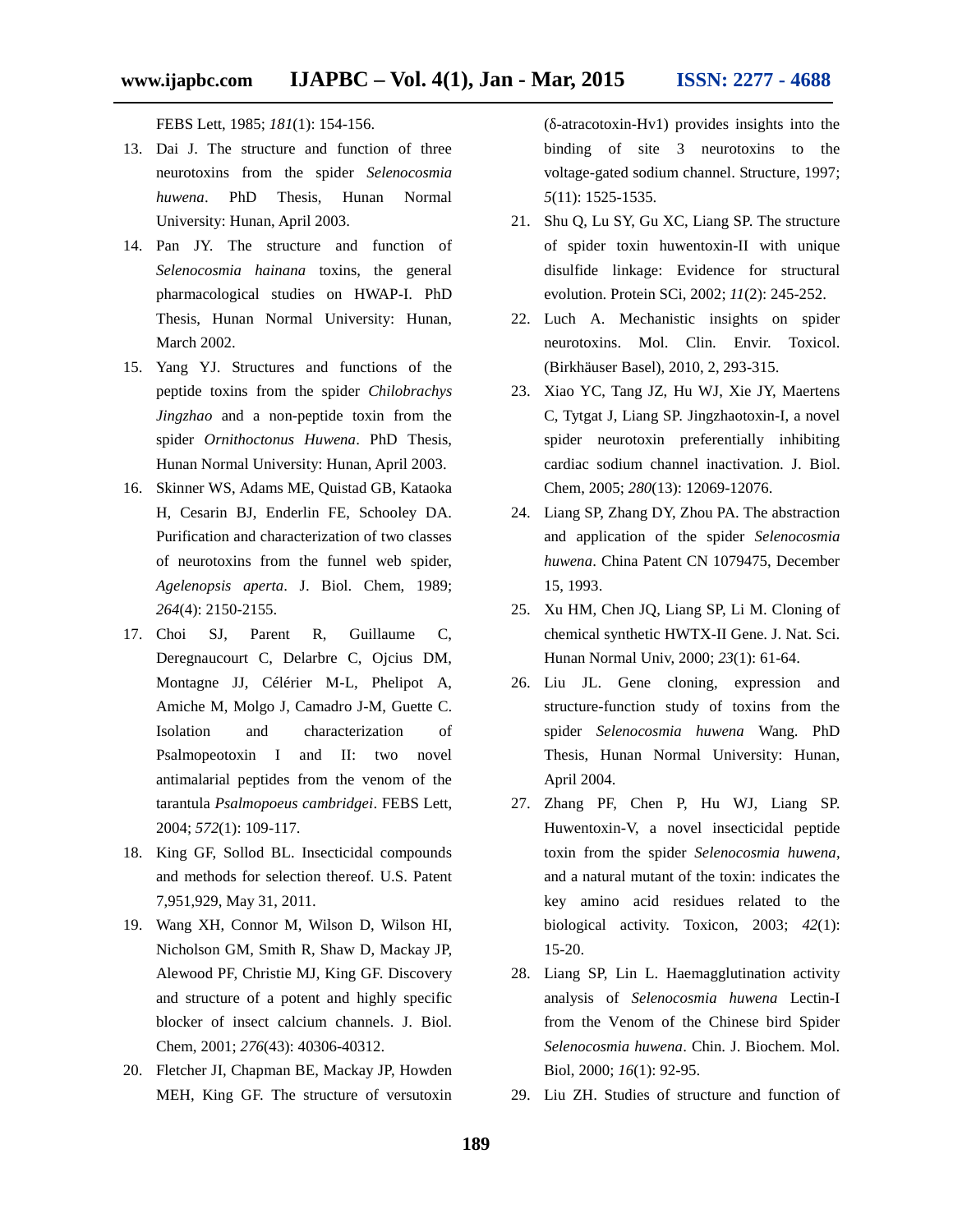spider peptide toxins. PhD Thesis, Hunan Normal University: Hunan, April 2002.

- 30. Liang SP, Deng MC, Xiao YC, Zhang DY, Zeng XZ. The venom of *Ornithoctonus huwena*-XVI. China Patent CN 102050874, May 11, 2011.
- 31. Wang F. Expression and characterization of HWTX-XI and its mutants. PhD Thesis, Hunan Normal University: Hunan, June 2010.
- 32. Bae C, Kalia J, Song I, Yu JH, Kim HH, Swartz KJ, Kim JI. High yield production and refolding of the double-knot toxin, an activator of TRPV1 channels. Plos One, 2012; *7*(12): e51516.
- 33. Takahashi H, Kim JI, Min HJ, Sato K, Swartz KJ, Shimada I. Solution structure of hanatoxin1, a gating modifier of voltage-dependent  $K^+$  channels: common surface features of gating modifier toxins. J. Mol. Biol, 2000; *297*(3): 771-780.
- 34. Garrett SA, Mueller AL, Sanguinetti MC. Peptide toxins isolated from spider venom that modulate gating of voltage-dependent K<sup>+</sup> channels. Perspec. Drug Discov. Design, 1999; *15*(16): 71-81.
- 35. Suchyna TM, Johnson JH, Hamer K, Leykam JF, Gace DA, Clemo HC, Baumgarten CM, Sachs F. Identification of a peptide toxin from *Grammostola spatulata* spider venom that blocks cation-selective stretch-activated channels. J. Gen. Physiol, 2000; *115*(5): 583-598.
- 36. Yuan CH, Yang SQ, Liao Z, Liang SP. Effects and mechanism of Chinese tarantula toxins on the Kv2. 1 potassium channels. Biochem. Biophy. Res. Commun, 2007; *352*(3): 799-804.
- 37. Wang MC. Structure and function study of four voltage-gated sodium channel toxins from spider venoms. PhD Thesis, Hunan Normal University: Hunan, November 2008.
- 38. Hu Z. Structure and function of a neurotoxic

peptide JZTX-VIII from the spider *Chilobrachys jingzhao* and the cDNA cloning of two spider toxins. PhD Thesis, Hunan Normal University: Hunan, May 2005.

- 39. Hu Z, Wang MC, Liang SP. Purification and characterization of a neurotoxic peptide JZTX-VIII from the venom of the spider *Chilobrachys jingzhao*. Life Sci. Res, 2005; *9*(3): 212-217.
- 40. Liao Z, Yuan CH, Deng MC, Li J, Chen JJ, Yang YJ, Hu WJ, Liang SP. Solution structure and functional characterization of Jingzhaotoxin-XI: a novel gating modifier of both potassium and sodium channels. Biochemistry, 2006; *45*(51): 15591-15600.
- 41. Yuan CH. Proteomic and peptidomic characterization of the venom from Chinese bird spider *Ornithoctonus huwena* and structure-function study of several spider peptide toxins. PhD Thesis, Hunan Normal University: Hunan, April 2007.
- 42. Yuan CH, Liao Z, Zeng XZ, Dai LJ, Kuang F, Liang SP. Jingzhaotoxin-XII, a gating modifier specific for Kv4. 1 channels. Toxicon, 2007; *50*(5): 646-652.
- 43. Silva PI, Daffre S, Bulet P. Isolation and characterization of gomesin, an 18-residue cysteine-rich defense peptide from the spider *Acanthoscurria gomesiana* hemocytes with sequence similarities to horseshoe crab antimicrobial peptides of the tachyplesin family. J. Biol. Chem, 2000; *275*(43): 33464-33470.
- 44. Budnik BA, Olsen JV, Egorov TA, Anisimova VE, Galkina TG, Musolyamov AK, Grishin EV, Zubarev RA. De novo sequencing of antimicrobial peptides isolated from the venom glands of the wolf spider *Lycosa singoriensis*. J. Mass Spect, 2004; *39*(2): 193-201.
- 45. Zhang YQ. The molecular diversity and function study of the toxins from the spider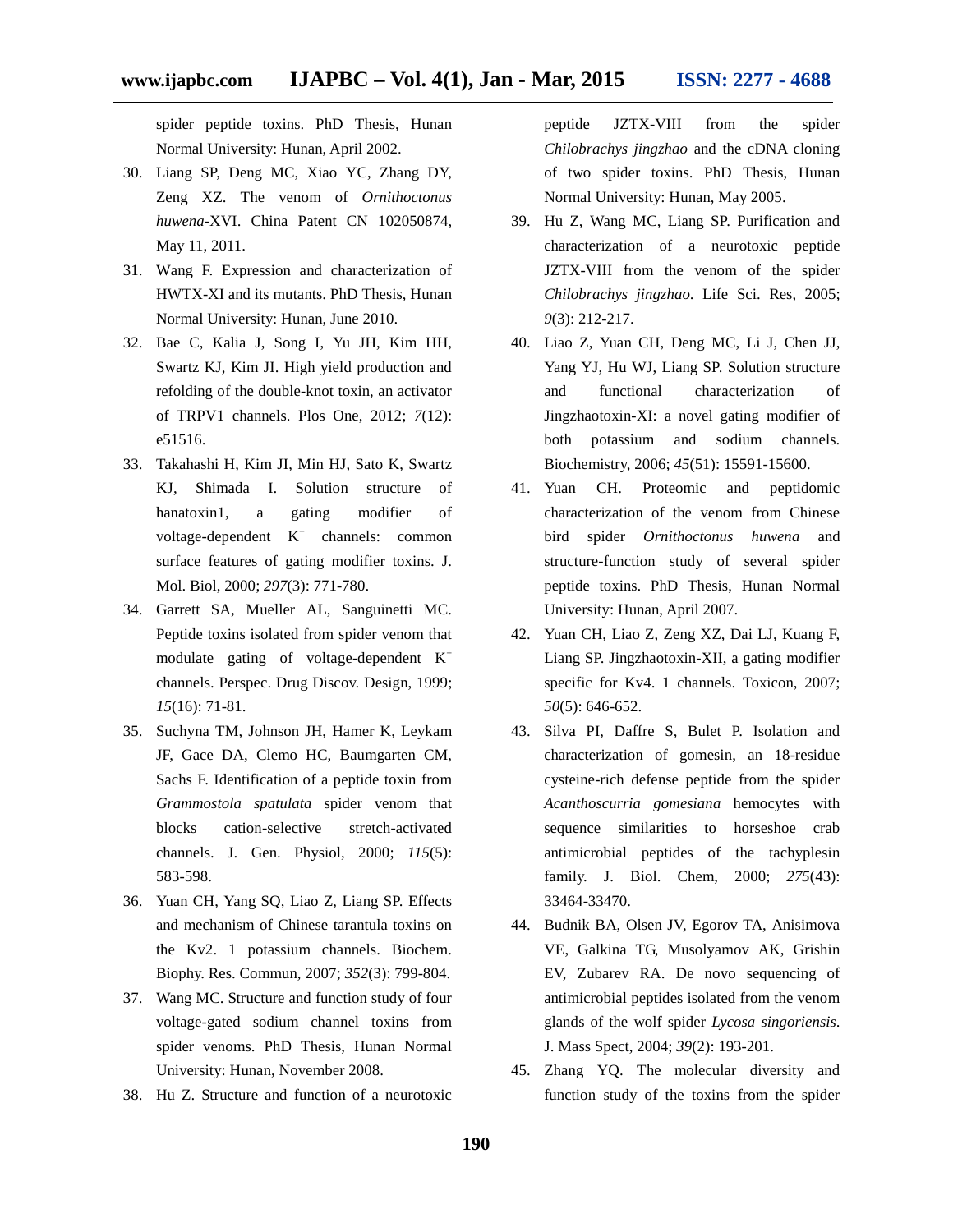*Lycosa singoriensis*. PhD Thesis, Hunan Normal University: Hunan, December 2009.

- 46. Escoubas P, De Weille JR, Lecoq A, Diochot S, Waldmann R, Champigny G, Moinier D, Ménez A, Lazdunski M. Isolation of a tarantula toxin specific for a class of proton-gated Na<sup>+</sup> channels. J. Biol. Chem, 2000; *275*(33): 25116-25121.
- 47. Bloomquist JR, Kinne LP, Deutsch V, Simpson SF. Mode of action of an insecticidal peptide toxin from the venom of a weaving spider (*Diguetia canities*). Toxicon, 1996; *34*(9): 1072-1075.
- 48. Krapcho KJ, Kral Jr RM, Vanwagenen BC, Eppler KG, Morgan TK. Characterization and cloning of insecticidal peptides from the primitive weaving spider *Diguetia canities*. Insect Biochem. Mol. Biol, 1995; *25*(9): 991-1000.
- 49. Sanguinetti MC, Johnson JH, Hammerland LG, Kelbaugh PR, Volkmann RA, Saccomano NA, Mueller AL. Heteropodatoxins: peptides isolated from spider venom that block Kv4. 2 potassium channels. Mol. Pharmacol, 1997; *51*(3): 491-498.
- 50. Xiao YC. Structure-function study of voltage-gated sodium channel toxins from spider venoms. PhD Thesis, Hunan Normal University: Hunan, April 2004.
- 51. Xiao YC, Liang SP. Purification of Hainantoxin-V and its characterization of inhibiting tetrodotoxin-sensitive sodium channel. Zoolog. Res, 2002; *23*(3): 200-205.
- 52. Diniz CR, do Nascimento Cordeiro M, Junor LR, Kelly P, Fischer S, Reimann F, Oliveira EB, Richardson M. The purification and amino acid sequence of the lethal neurotoxin Tx1 from the venom of the Brazilian 'armed' spider *Phoneutria nigriventer*. FEBS Lett, 1990; *263*(2): 251-253.
- 53. Kuhn-Nentwig L, Schaller J, Nentwig W.

Purification of toxic peptides and the amino acid sequence of CSTX-1 from the multicomponent venom of *Cupiennius salei* (Araneae: Ctenidae). Toxicon, 1994; *32*(3): 287-302.

- 54. do Nascimento Cordeiro M, Diniz CR, do Carmo Valentim A, Von Eickstedt V.D, Gilroy J, Richardson M. The purification and amino acid sequences of four Tx2 neurotoxins from the venom of the Brazilian 'armed' spider *Phoneutria nigriventer* (Keys). FEBS Lett, 1992; *310*(2): 153-156.
- 55. do Nascimento Cordeiro M, de Figueiredo SG, do Carmo Valentim A, Diniz CR, von Eickstedt VRD, Gilroy J, Richardson M. Purification and amino acid sequences of six Tx3 type neurotoxins from the venom of the Brazilian 'armed' spider *Phoneutria Nigriventer* (Keys.). Toxicon, 1993; *31*(1): 35-42.
- 56. Gomez MV, Kalapothakis E, Guatimosim C, Prado MAM. *Phoneutria nigriventer* venom: a cocktail of toxins that affect ion channels. Cellul. Mol. Neurobiol, 2002; *22*(5-6): 579-588.
- 57. Kalapothakis E, Penaforte CL, Leao RM, Cruz JS, Prado VF, Cordeiro MN, Diniz CR, Romano-silva MA, Prado MAM, Gomez MV, Beirao PSL. Cloning, cDNA sequence analysis and patch clamp studies of a toxin from the venom of the armed spider (*Phoneutria nigriventer*). Toxicon, 1998; *36*(12): 1971-1980.
- 58. Miranda DM, Romano-Silva MA, Kalapothakis E, Diniz CR, Cordeiro MN, Santos TM, Prado MAM, Gomez MV. Phoneutria nigriventer toxins block tityustoxin-induced calcium influx in synaptosomes. Neuroreport, 1998; *9*(7): 1371-1373.
- 59. Figueiredo SG, Garcia MELP, do Carmo Valentim A, Cordeiro MN, Diniz CR,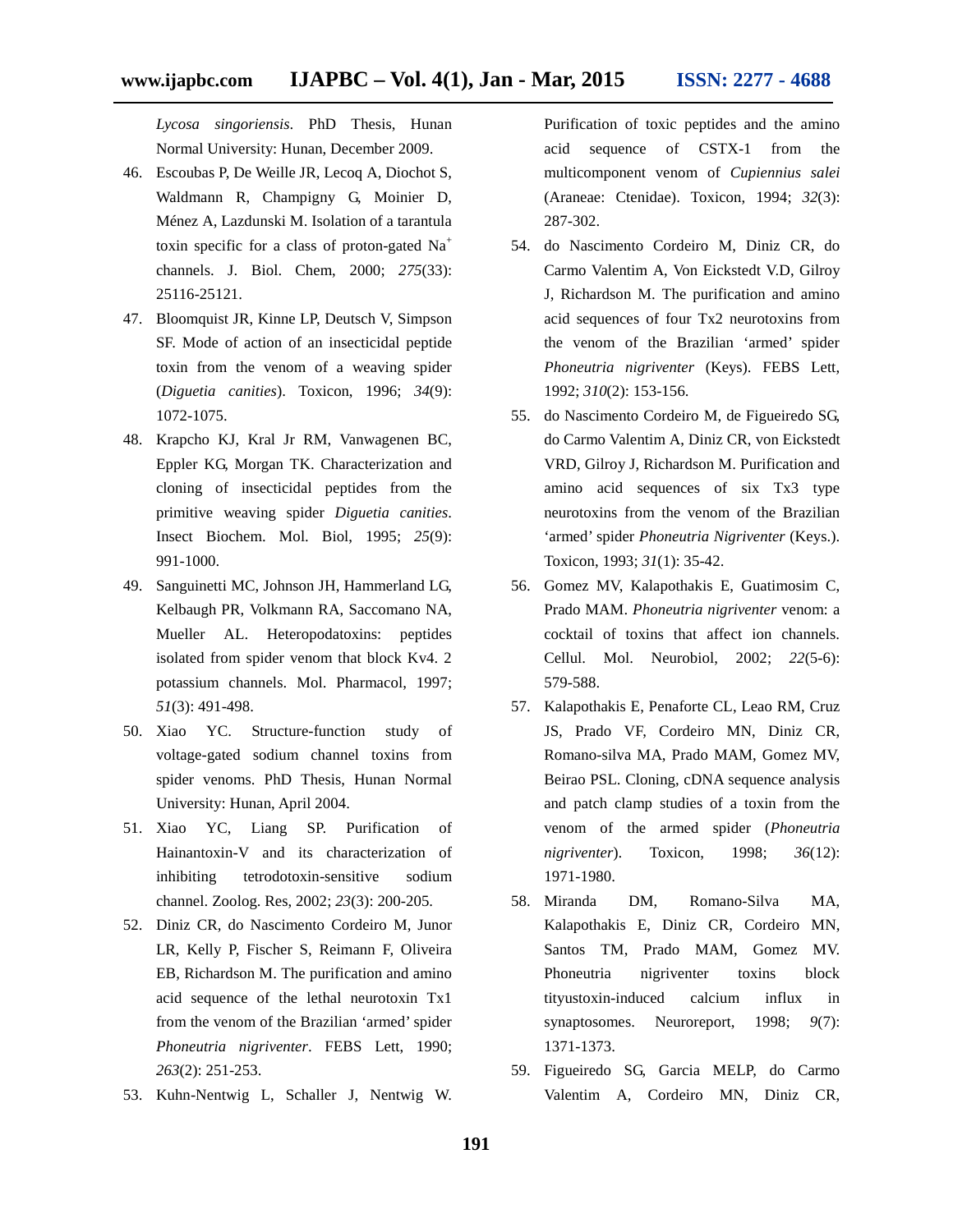Richardson M. Purification and amino acid sequence of the insecticidal neurotoxin Tx4 (6-1) from the venom of the 'armed' spider *Phoneutria nigriventer* (Keys). Toxicon, 1995; *33*(1): 83-93.

- 60. Trachsel C, Siegemund D, Kämpfer U, Kopp LS, Bühr C, Grossmann J, Lüthi C, Cunningham M, Nentwig W, Kuhn-Nentwig L, Schürch S, Schaller J. Multicomponent venom of the spider *Cupiennius salei*: a bioanalytical investigation applying different strategies. FEBS J, 2012; *279*(15): 2683-2694.
- 61. Wang JM, Roh SH, Kim S, Lee CW, Kim JI, Swartz KJ. Molecular surface of tarantula toxins interacting with voltage sensors in  $K_v$ channels. J. Gen. Physiol, 2004; *123*(4): 455-467.
- 62. Tao GY, Zhong WT, He X, Rong Y, Chen JQ. The effect of HWTX-I on proinflammatory factor of spinal cord and anti-detriment of arthritis rats. J. Hunan Normal Univ. (Med. Sci.), 2009; *6*(1): 1-4.
- 63. Chen JQ, Chen WH, Deng MC, Li G, Kang Y, Ding ZH, Liang SP. Analgesic effect of huwentoxin-I, a new N-type voltage-sensitive calcium channel blocker, on acute visceral pain in rats. J. First Mil. Med. Univ, 2005; *25*(1): 10-14.
- 64. Chen JQ, Chen WH, Deng MC, Li G, Kang Y, Liang SP. Huwentoxin-I antinociceptive effects and its comparison with -conotoxin-MVIIA on acute visceral pain in rats. Chin. J. Biochem. Mol. Biol, 2005; *21*(1): 24-29.
- 65. Zeng XZ, Sun ZH, Xu DH, Chen ZR, Cai LJ, Liang SP. In: The Symposiums Abstracts of the 9th China Biotoxins Meeting, Hainan, Haikou, November 25-27, 2009; The Chinese Society of Toxicology Biotoxins Toxicology Professional committee; The Chinese Society of Biochemistry and Molecular Biology Natural Toxins professional committee: 2009.
- 66. Editor. The application development of spider toxins. Life Sci. Res, 2001; *5*(1): 47.
- 67. Xu HM, Liang SP, Li M, Huang SL, Zhao ZX. Discussion of anti-microbical activity of toxin from the spider *Selenocosmia huwena*. Biotechnology, 2001; *11*(2): 9-11.
- 68. Xu K, Ji YH, Qu XM. Purification and identification of an antibacterial polypeptide from *Lycosa singariensis*. Acta Zool. Sin, 1989; *35*(3): 300-305.
- 69. Song, H. A study the diagnosis and treatment of the spider *Latrodectus mactans* sting. Chin. Comm. Doc. (Med.), 2011; *13*(19): 195.
- 70. Xu ZQ, Yu HB, Gong FS. One case of acute pulmonary edema by poisonous spider sting. Clin. Misdiagn. Misther, 2004; *17*(5): 328.
- 71. Ying WQ. Clinical analysis of 108 patients of the sting injury by Poisonous spider. Youjiang Med. J, 2006; *34*(1): 50-51.
- 72. Liu ML, Lie DQ, Liu QH, Ye YL, Huang X. The Abstract books of the 8th china biotoxins meeting, China, Nanning, 2007; The Chinese Society of Toxicology Biotoxins toxicology professional committee; The Chinese Society of Biochemistry and Molecular Biology Natural toxins professional committee: 2007.
- 73. Jin Y. The purification and activity identification of spider toxin anti-cancer component *Macrothele raveni*. PhD Thesis, Hebei University: Hebei, June 2007.
- 74. Wang EJ. The inhibition effect of the venom of spider *Chilobrachy jingzhao* and its effect on the proliferation of tumor cells *in vitro*. PhD Thesis, Hebei University: Hebei, June 2008.
- 75. Gao L, Feng W, Shang BE, Zhu BC. Inhibitory effect of the venom of spider *Macrothele raveni* on proliferation of human hepatocellular carcinoma cell line BEL-7402 and its mechanism. Chin. J. Cancer, 2005; *24*(7): 812-816.
- 76. Gao L, Bao N, Shang BE, Shen YQ, Zhu BC.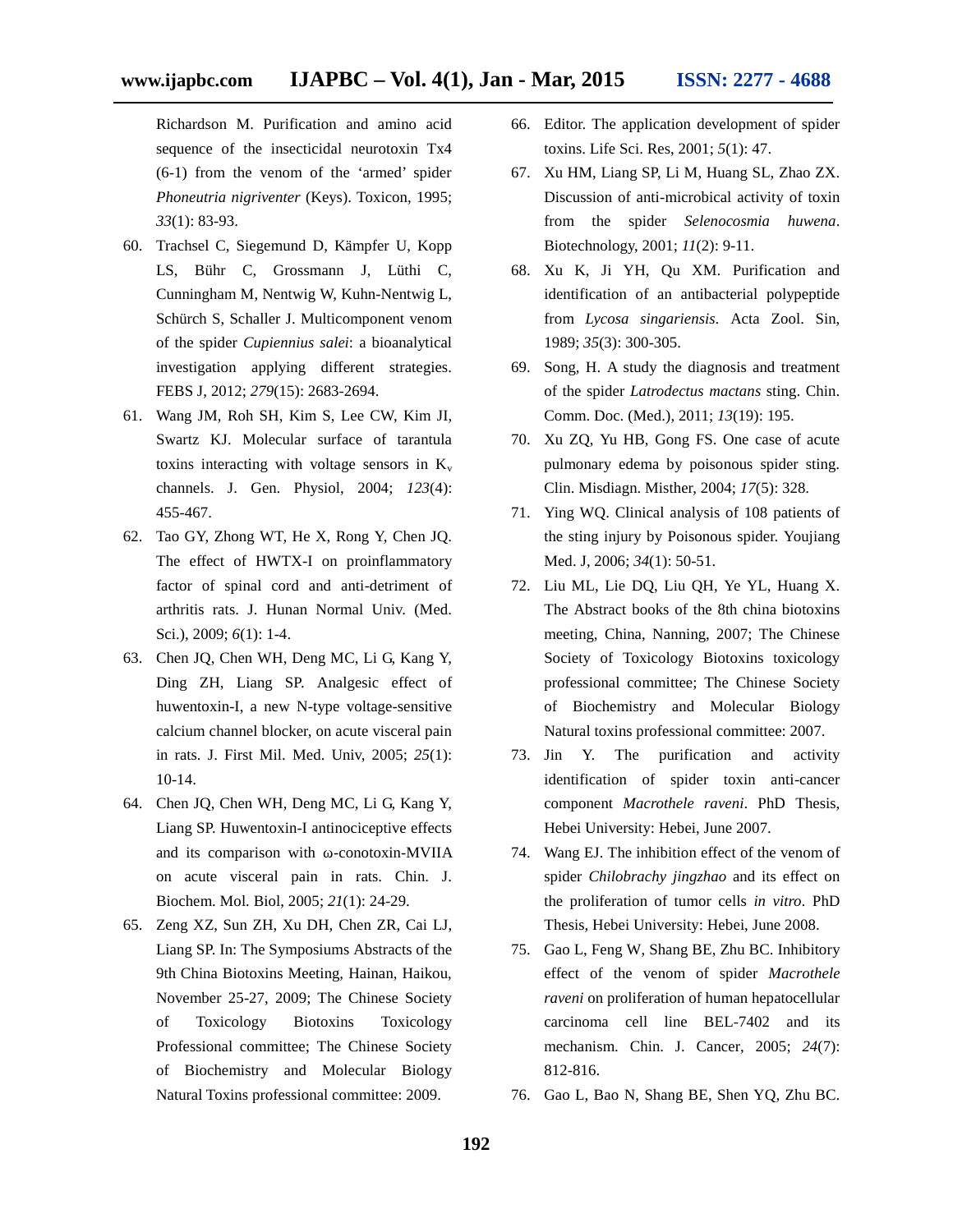Inhibitory effect of the venom of four spiders on proliferation of human hepatocellular carcinoma cell line BEL-7402. Shandong Med. J, 2005; *45*(11): 25-26.

- 77. Feng W, Zhu SC, Gao L. The effect of spiders toxin on esophageal cancer cell line and its mechanism. J. Pract. Oncol, 2005; *20*(4): 318-320.
- 78. Jin Y, Bao N, Yuan HS, Gao L, Song DX, Zhu BC. The inhibitory effect of spider toxin on human gastric cells BGC-823. J. Agric. Univ. Hebei, 2007; *30*(2): 90-92.
- 79. Zeng XZ, Xu M, Liang SP. Purification and preliminary activities characterization of novel inhibitor of human platelet aggregation. J. TCM Univ. Hunan, 2008; *28*(1): 19-21.
- 80. Liu RY, Chen JQ, Wang YR, Mao HF. Inhibitory effects of Huwentoxin-I on the Fas apoptosis pathway of hippocampal neurons in rats with global cerebral ischemic reperfusion injury. Chin. J. Sports Med, 2007; *26*(6): 704-708.
- 81. Mao HF, Chen JQ, Liang SP, Zhou HY, Wang YR, Liu RY, Zhang SL. Research on protective effects of HWTX-I on the damages of free radical and hippocampus neurons in the brain of cerebral ischemia rats. J. Beijing Sport Univ, 2007; *30*(3): 351-353.
- 82. Mi XY, Shi XJ, Wang WS. Neuroprotective effect of Chinese tarantula *Chilobrachys Jingzhao* venom on cerebral ischemia reperfusion injury in mice. Chin. J. Neuromed, 2011; *10*(10): 1005-1008.
- 83. Pignataro G, Simon RP, Xiong ZG. Prolonged activation of ASIC1a and the time window for neuroprotection in cerebral ischemia. Brain, 2007; *130*(1): 151-158.
- 84. Chen XM, Kalbacher H, Gründer S. The tarantula toxin psalmotoxin 1 inhibits acid-sensing ion channel (ASIC) 1a by increasing its apparent  $H^+$  affinity. J. Gen.

Physiol, 2005; *126*(1): 71-79.

- 85. Clare JJ. Targeting voltage-gated sodium channels for pain therapy. Expert Opin. Invest. Drugs, 2010; *19*(1): 45-62.
- 86. Wullschleger B, Nentwig W, Kuhn-Nentwig L. Spider venom: enhancement of venom efficacy mediated by different synergistic strategies in *Cupiennius salei*. J. Exper. Biol, 2005; *208*(11): 2115-2121.
- 87. Dong JP. The extraction of insecticidal constituents of spider by Australians. Pestic. Sci. Admin, 2012; *33*(6): 21.
- 88. Bloomquist JR, Kinne LP, Deutsch V, Simpson SF. Mode of action of an insecticidal peptide toxin from the venom of a weaving spider (*Diguetia canities*). Toxicon, 1996; *34*(9): 1072-1075.
- 89. Moreira CK, Rodrigues FG, Ghosh A, Varotti FP, Miranda A, Daffre S, Jacobs-Lorena M, Moreira LA. Effect of the antimicrobial peptide gomesin against different life stages of *Plasmodium* spp. Exper. Parasitol, 2007; *116*(4): 346-353.
- 90. Li ZJ, Wang MY, Zhou XL. Signal mechanism of insulin secretion regulated by bioactive peptides. Chin. J. Pathophysiol, 2010; *26*(4): 823-828.
- 91. Xiao YC, Tang JZ, Yang YJ, Wang MC, Hu WJ, Xie JY, Zeng XZ, Liang SP. Jingzhaotoxin-III, a novel spider toxin inhibiting activation of voltage-gated sodium channel in rat cardiac myocytes. J. Biol. Chem, 2004; *279*(25): 26220-26226.
- 92. Luo J, Cai TF, Zeng XZ, Liang SP. The Symposiums Abstracts of the 9th China Biotoxins Meeting, Hainan, Haikou, November 25-27, 2009; The Chinese Society of Toxicology Biotoxins Toxicology Professional committee; The Chinese Society of Biochemistry and Molecular Biology Natural Toxins professional committee: 2009.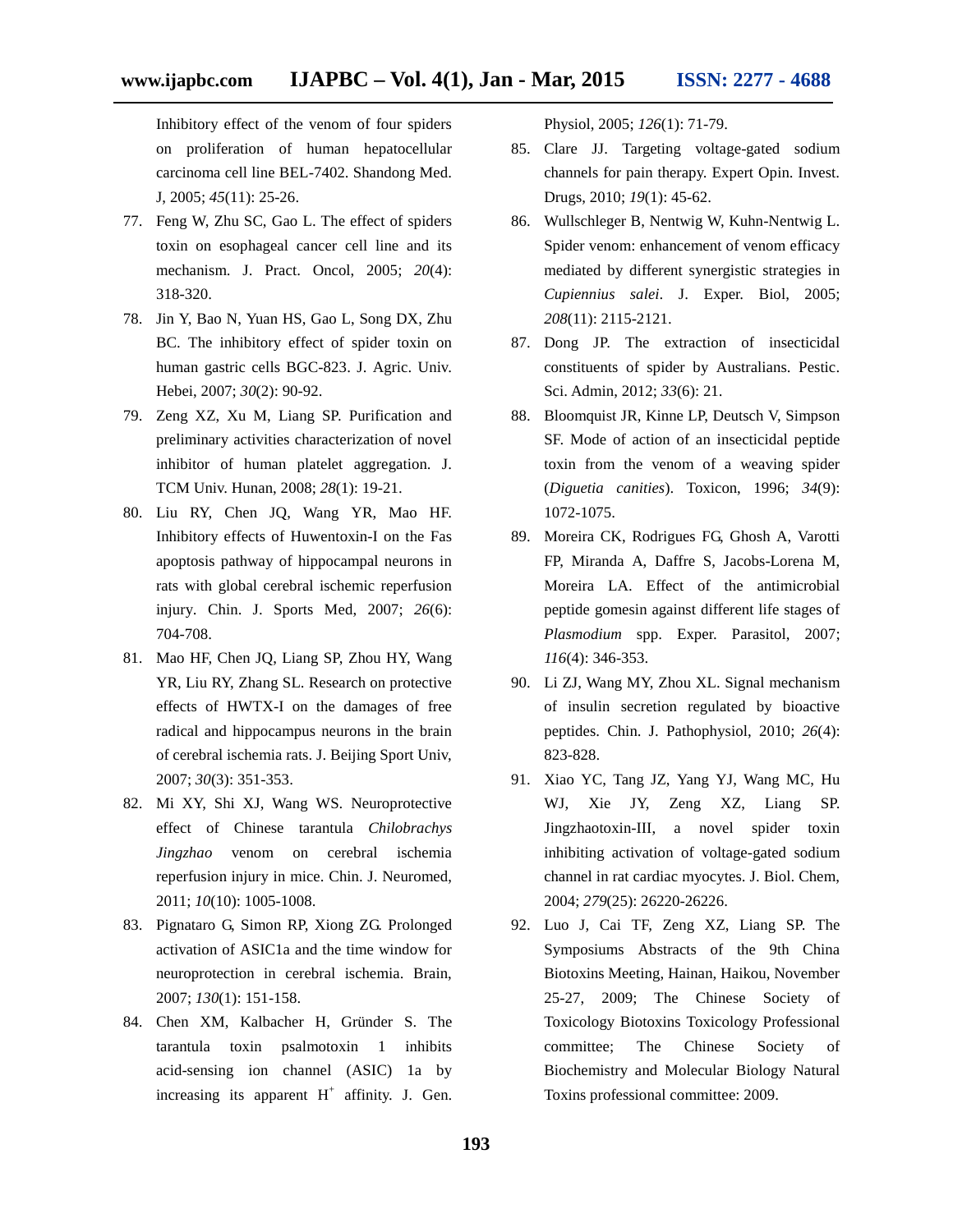- 93. Middleton RE, Warren VA, Kraus RL, Hwang JC, Liu CJ, Dai G, Brochu RM, Kohler MG, Gao YD, Garsky VM, Bogusky MJ, Mehl JT, Cohen CJ, Smith MM. Two tarantula peptides inhibit activation of multiple sodium channels. Biochemistry, 2002; *41*(50): 14734-14747.
- 94. Szeto TH, Birinyi-Strachan LC, Smith R, Connor M, Christie MJ, King GF, Nicholson GM. Isolation and pharmacological characterisation of -atracotoxin-Hv1b, a vertebrate-selective sodium channel toxin. FEBS Lett, 2000; *470*(3): 293-299.
- 95. Rong MQ. Molecular basis of spider toxins interacting with voltage-gated ion channel. PhD Thesis, Hunan Normal University: Hunan, May 2011.
- 96. Perez Garcia MEDL. The toxin from the spider *Phoneutria nigriventer* to cure erectile dysfunction: China Patent CN101981190, February 23, 2011.
- 97. Peng K, Chen XD, Liang SP. The effect of Huwentoxin-I on  $Ca^{2+}$  channels in differentiated NG108-15 cells, a patch-clamp study. Toxicon, 2001; *39*(4): 491-498.
- 98. Chen JQ, Chen WH, Deng MC, Li G, Kang Y, Ding ZH, Liang SP. Analgesic effect of huwentoxin-I, a new N-type voltage-sensitive calcium channel blocker, on acute visceral pain in rats. J. First Mil. Med. Univ, 2005; *25*(1): 10-14.
- 99. Mintz IM. Block of Ca channels in rat central neurons by the spider toxin omega-Aga-IIIA. J. Neurosci, 1994; *14*(5): 2844-2853.
- 100. Fletcher JI, Smith R, O'Donoghue SI, Nilges M, Connor M, Howden MEH, Christie MJ, King GF. The structure of a novel insecticidal neurotoxin, -atracotoxin-HV1, from the venom of an Australian funnel web spider. Nat. Struct. Mol. Biol, 1997; *4*(7): 559-566.
- 101. Kubista H, Mafra RA, Chong YM, Nicholson GM, Beirão PSL, Cruz JS, Boehm S, Nentwig

W, Kuhn-Nentwig L. CSTX-1, a toxin from the venom of the hunting spider *Cupiennius salei*, is a selective blocker of L-type calcium channels in mammalian neurons. Neuropharmacology, 2007; *52*(8): 1650-1662.

- 102. Yuan CH, He QY, Peng K, Diao JB, Jiang LP, Tang X, Liang SP. Discovery of a distinct superfamily of Kunitz-type toxin (KTT) from tarantulas. PLoS One, 2008; *3*(10): e3414.
- 103. Liang SP, Wang F, Liu ZH, Zeng XZ, Wang XC, Huo LJ. The protease inhibitor of the Chinese bird Spider *Selenocosmia huwena*. China Patent CN 101979411, February 23, 2011.
- 104. Marvin L, De E, Cosette P, Gagnon J, Molle G, Lange C. Isolation, amino acid sequence and functional assays of SGTx1. Eur. J. Biochem, 1999; *265*(2): 572-579.
- 105. Silva AM, Liu‐Gentry J, Dickey AS, Barnett DW, Misler S. -Latrotoxin increases spontaneous and depolarization-evoked exocytosis from pancreatic islet -cells. J. Physiol, 2005; *565*(3): 783-799.
- 106. Zeng XZ, Liang SP, Chen RZ, Wang XC, Chen P, Huang DX, Liu ZH. The application and reseach of HNTX-XXI on anti-inflammatory and TRPV1 channels reagents. China Patent CN 102321165, January 18, 2012.
- 107. Wang AM, Li W, Zhang LY. The new application and preparation of spider toxins. China Patent CN 101468199, July 1, 2009.
- 108. Deng XC. Therapeutic effect of HWTX-XI on acute pancreatitis. PhD Thesis, Hunan Normal University: Hunan, May 2008.
- 109. Kitagawa M, Hayakawa T. Antiproteases in the treatment of acute pancreatitis. J. Pancreas (JOP Online), 2007; *8*(4 Suppl): 518-525.
- 110. Shi XJ, Hou ST, Li XM, Zhang XX, Mi XY. The new application of toxins from spider tarantula *Chilobrachys jingzhao*. China Patent CN 102205113, October 5, 2011.